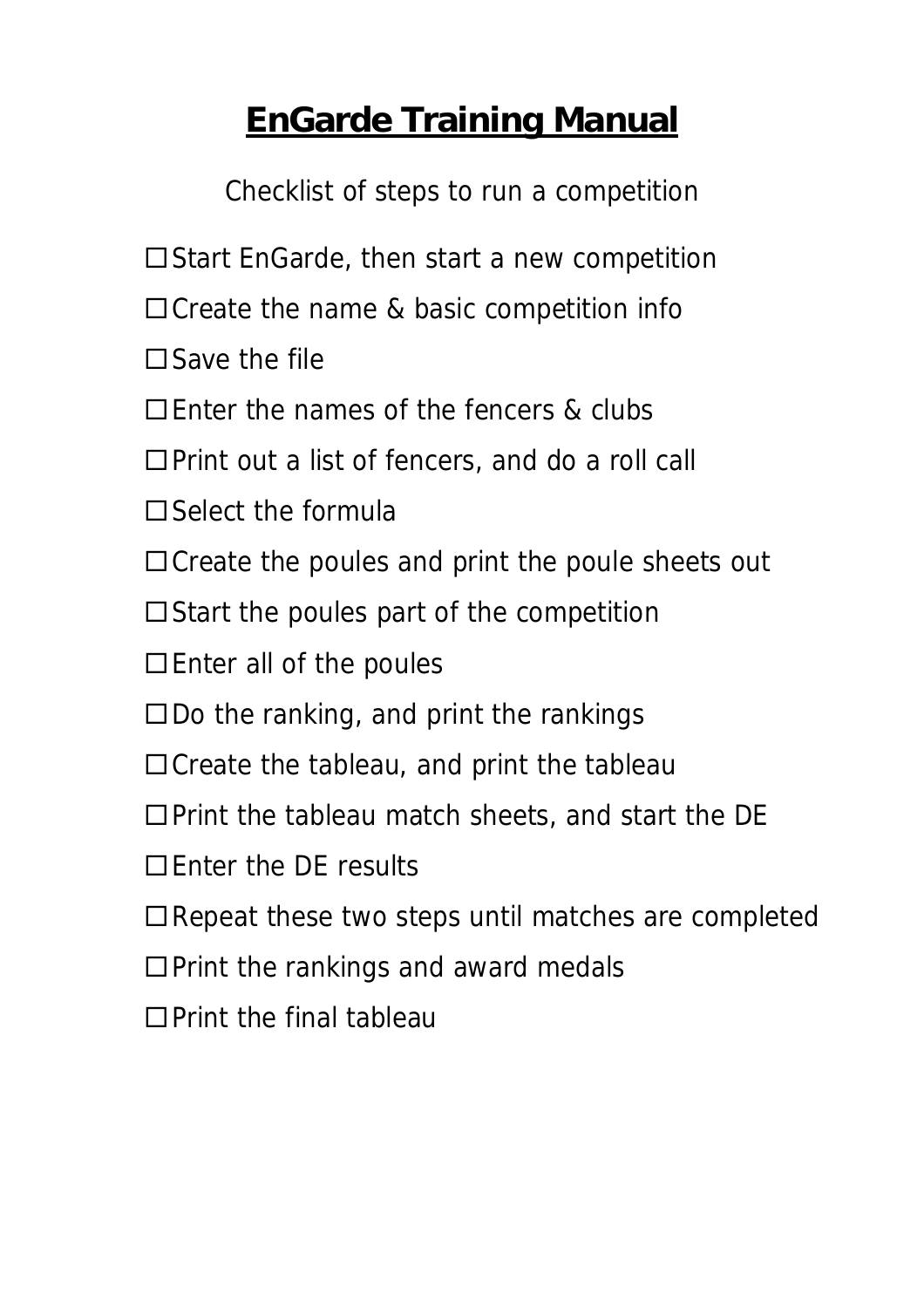### **Starting a New Competition**

When you start EnGarde, you will see the following screen. Note that you can have several sessions of EnGarde running, which can be helpful if there are several competitions running concurrently.

| File<br>Fencers | Tables Competition Html<br>Teams | Help<br>Documentation<br><b>Referees</b>                         | Formula                                                     | Poules                                                                                | Tableaux | Rankings |
|-----------------|----------------------------------|------------------------------------------------------------------|-------------------------------------------------------------|---------------------------------------------------------------------------------------|----------|----------|
|                 |                                  | <b>ENGARDE Version 8.12 - 8/2/2004</b>                           | Par Jean-François Nicaud<br>JeanFrancois.Nicaud@laposte.net | Pour Windows 95 et versions ultérieures<br>217, rue de Paris, 91120 Palaiseau, France |          |          |
|                 |                                  | <b>English Text by Michael Corish and JF Nicaud (15/10/2002)</b> |                                                             |                                                                                       |          |          |

Select File, Open.

| <b>Engarde</b>                             |               |        |
|--------------------------------------------|---------------|--------|
|                                            | <b>CHOICE</b> |        |
| <b>New competition</b>                     |               |        |
| --------------------------<br>C individual |               |        |
| team                                       |               |        |
| C from an XML transfer file                |               |        |
|                                            |               |        |
|                                            | ok            | cancel |

The "individual" option will already be selected; click on Ok. Information about how to set up team competitions is presented later in this document.

The next screen that appears requires you to enter basic details about the competition. This is known as the "options" or "Competition" screen, and can be changed at any time.

| <b>X</b> Options       |                     |          |
|------------------------|---------------------|----------|
| Entry Affiliation Help |                     |          |
| short title            | Novice Mens Foil #2 | Continue |
| title on one line      | Novice Mens Foil #2 |          |
| organiser              |                     |          |
| federation             |                     |          |
| competition domain     | regional            |          |
| championship           |                     |          |
| identification         |                     |          |
| year                   | 2007                |          |
| weapon                 | foil                |          |
| category               | senior              |          |
| sex                    | male                |          |
| date                   | 15/7/2007           |          |
| title : line 1         | Fencing Victoria    |          |
| title : line 2         | Novice Mens Foil #2 |          |
| title : line 3         | 15 July 2007        |          |
| title : line 4         |                     |          |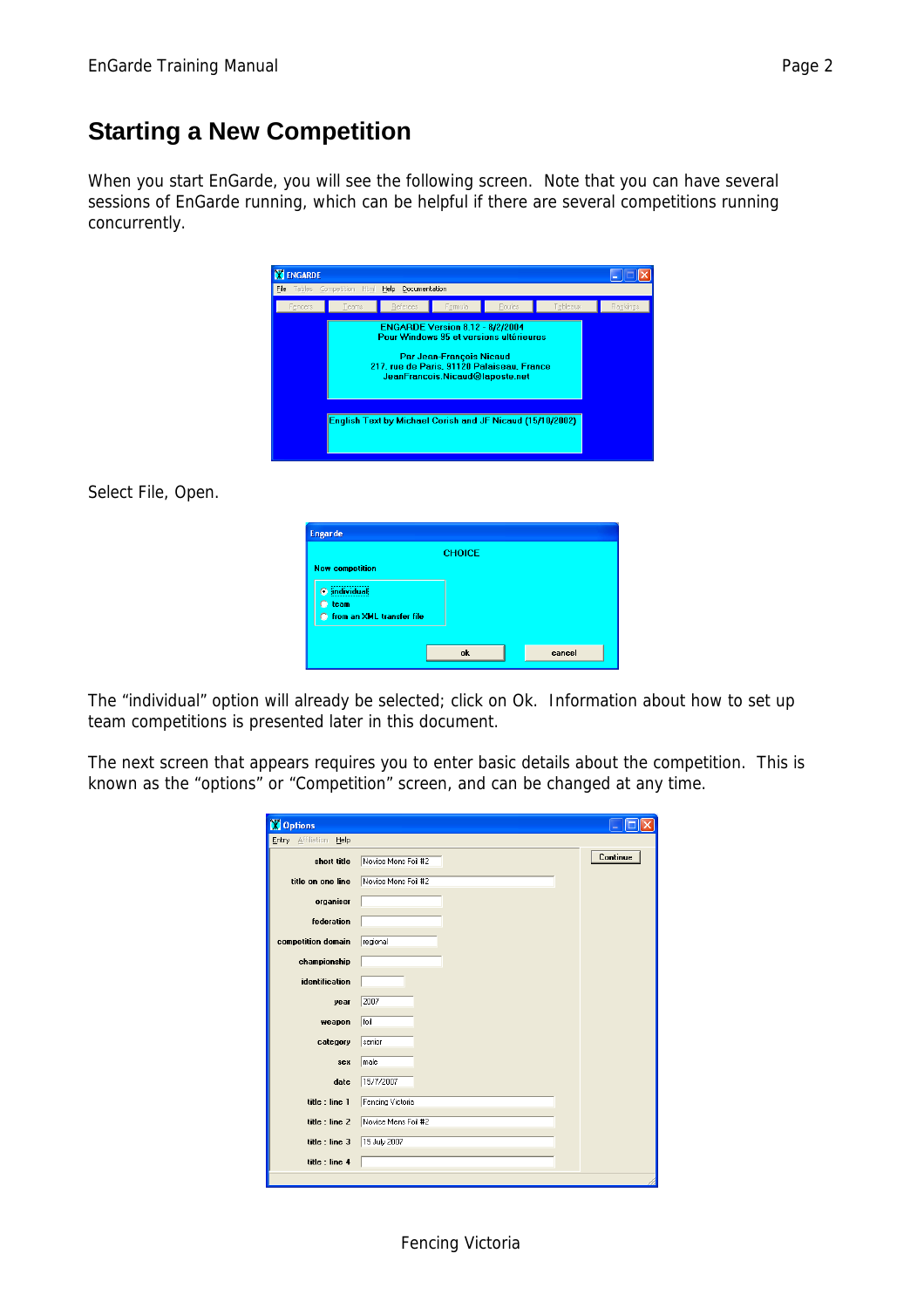- Where fields allow an option, it is possible to press just the first character of the selection (e.g.  $F = Foil$ ,  $E = Epee$ ,  $S = Sabre$ )
- The Competition Domain is Regional for Fencing Victoria competitions
- Enter the Year and Weapon
- The Category is Veterans, Senior (or Novice), Junior (U20), Cadet (U17), Minime (U15), or Benjamin (U13)
- Sex is Male (or Mixed), Female
- Enter the three lines of the competition information so that they will print out on results sheets

When you click on the "Continue" button, you will be given an option on where the file is to be saved.

| <b>Create a competition</b> |                     |      |             |        |  |
|-----------------------------|---------------------|------|-------------|--------|--|
| Save in:                    | engarde             |      | 白び囲         |        |  |
| Name $\triangle$            |                     | Size | Type        |        |  |
| 103-04                      |                     |      | File Folder |        |  |
| 03-18                       |                     |      | File Folder |        |  |
| 03-25                       |                     |      | File Folder |        |  |
| 03-31                       |                     |      | File Folder |        |  |
| $04 - 01$                   |                     |      | File Folder |        |  |
| 104-29                      |                     |      | File Folder |        |  |
|                             | ШI                  |      |             | ×.     |  |
| File name:                  | Novice Mens Foil #2 |      |             | Save   |  |
| Save as type:               | engarde windows     |      |             | Cancel |  |

If you just press Enter, or click on Save, the directory will be the same name as the short title entered on the Competition screen.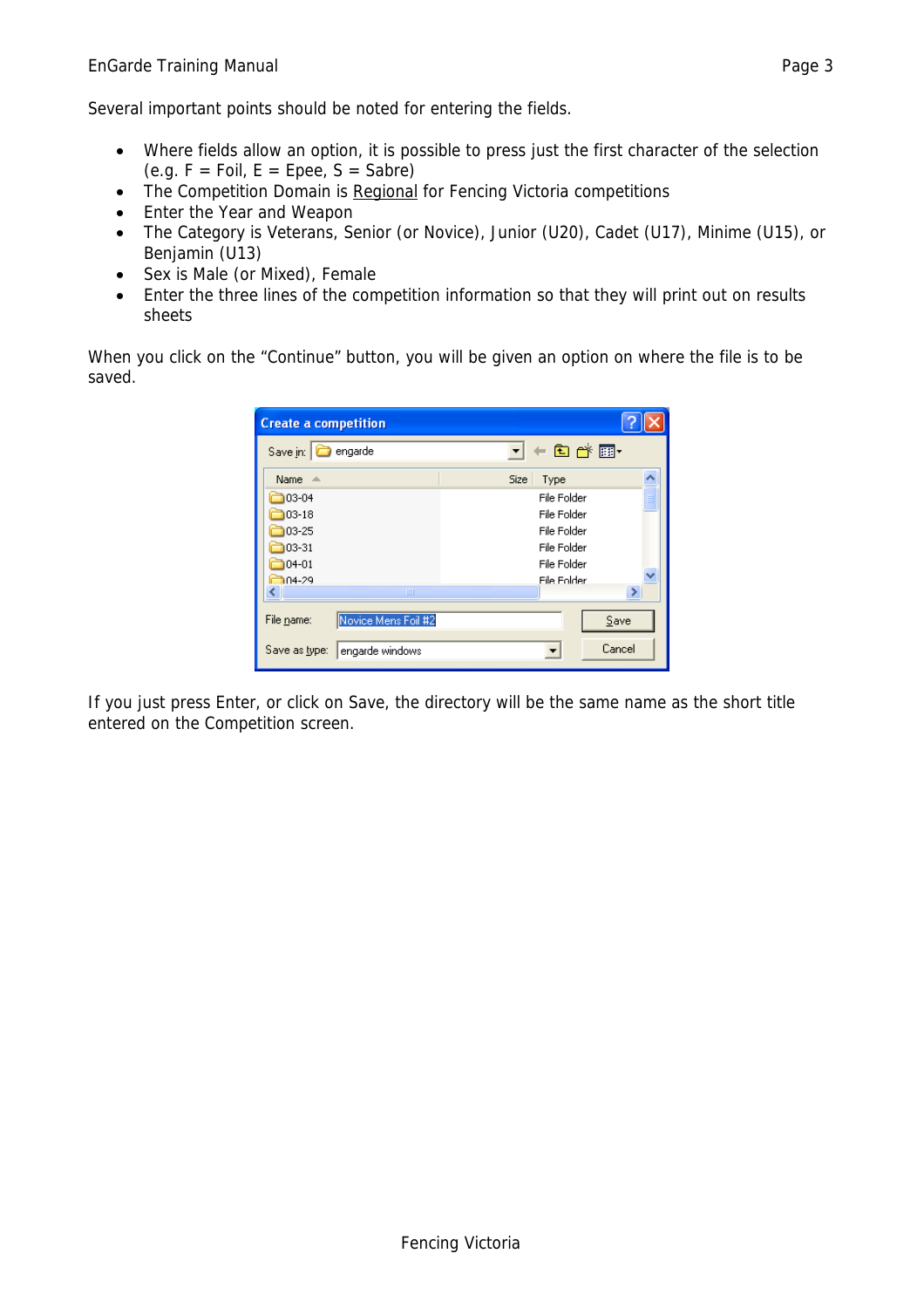### **Entering Fencers' Names**

When the basic competition information has been entered, you will see the following screen. This can be used to enter fencers.

|          | <b>X</b> FENCERS - Novice Mens Foil #2               |                  |        |        |         |                       |         |             |        |              |
|----------|------------------------------------------------------|------------------|--------|--------|---------|-----------------------|---------|-------------|--------|--------------|
|          | File Entry Memory z: Order Presence Mask number Help |                  |        |        |         |                       |         |             |        |              |
| Engarde  | Beport<br>H                                          | Input            | Modify | Delete | Present | Absent                |         |             |        |              |
| name     | first name                                           | pres fencer club |        | State  |         | country date of birth | licence | FIE licence | points | $ $ mask $ $ |
|          |                                                      |                  |        |        |         |                       |         |             |        |              |
|          |                                                      |                  |        |        |         |                       |         |             |        |              |
|          |                                                      |                  |        |        |         |                       |         |             |        |              |
|          |                                                      |                  |        |        |         |                       |         |             |        |              |
|          |                                                      |                  |        |        |         |                       |         |             |        |              |
|          |                                                      |                  |        |        |         |                       |         |             |        |              |
|          |                                                      |                  |        |        |         |                       |         |             |        |              |
|          |                                                      |                  |        |        |         |                       |         |             |        |              |
|          |                                                      |                  |        |        |         |                       |         |             |        | $\,$         |
| 0 fencer | 0 present                                            |                  |        |        |         |                       |         |             |        |              |

Select the "Input" option to start entering fencers. Note that if you are pre-entering fencers before the day of the competition, it is wise to first select "Presence", then "Absent by default". The following screen will appear for each fencer.

|                      | <b>X</b> FENCERS - Novice Mens Foil #2 | E                                               |
|----------------------|----------------------------------------|-------------------------------------------------|
| Eile                 | Entry Affiliation Options Help         |                                                 |
| name                 | <b>MATERA</b>                          | close                                           |
| first name           | Joe                                    | File<br>New                                     |
| presence             | present                                | Import file                                     |
| fencer number        |                                        | Previous<br>Next                                |
| club                 |                                        | First<br>Last                                   |
| <b>State</b>         |                                        | Search                                          |
| country              |                                        |                                                 |
| date of birth        |                                        | <b>Affiliation</b><br>Search in the competition |
| licence              |                                        | z: Search in file                               |
| <b>FIE</b> licence   |                                        | y: Enter affiliation                            |
| points               |                                        |                                                 |
| mask number          |                                        |                                                 |
| sex                  | male                                   |                                                 |
| status               | normal                                 |                                                 |
| payment              |                                        |                                                 |
| mode                 |                                        |                                                 |
| use menu affiliation |                                        |                                                 |

Only basic information needs to be entered for each fencer; being:

- Name (i.e. surname)
- First name
- Fencer number (ranking number, if working from a ranking sheet). If a fencer does not have a ranking number, a prudent guess is sufficient. Note also that it is possible to have two or more fencers with the same fencer number (ranking), and that unranked fencers should have a fencer number of "99".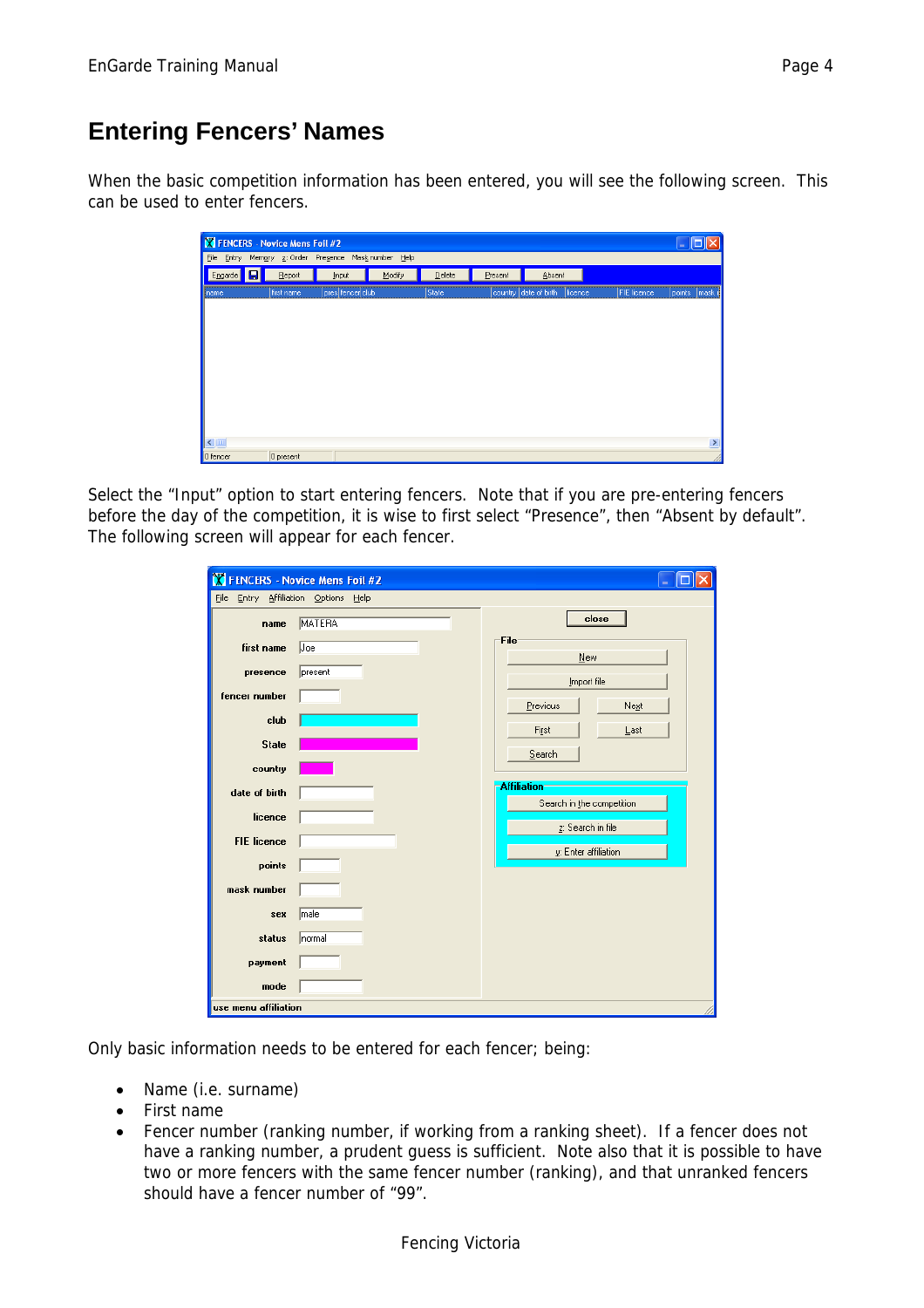- Club when entering this field, watch out, as it is defaulted from previously-entered fencers
- Points (if working from a ranking sheet with points on it). Note that it is preferable to use fencer number, rather than points, unless all fencers have points.

With the fencer number / points, enter one or the other, but not both.

For the Club option (light blue box), when you are on this field, you will see some "affiliation" options.

If you **don't** already have fencers from the same club in the competition, select "Enter affiliation". The following screen will appear.

| X CLUBS - Novice Mens Foil #2 |       |
|-------------------------------|-------|
| Affiliation Help<br>Entry     |       |
| name                          | close |
| <b>State</b>                  |       |
| country                       |       |
|                               |       |
|                               |       |
|                               |       |

Enter a club, and click on close. Due to the method in which EnGarde formats results, it is important to put spaces between the initials for clubs (e.g. use M F C, not MFC).

If **do** you already have fencers from the same club in the competition, select "Search in the competition". The following screen will appear.

| Search : clubs                    |     |                        | ц |
|-----------------------------------|-----|------------------------|---|
| G.<br>starting with<br>containing |     | C exact<br>C resembles |   |
| <b>BLACKLORDS</b>                 |     |                        |   |
| FIORETTO<br>MUFC<br>UNKNOWN       |     |                        |   |
|                                   | OK. | cancel<br>help         |   |
| 4 clubs                           |     |                        |   |

At the end of entering a fencer's details, click on "New" for a new fencer, or click on "Close" if all of the fencers have been entered.

Note that you can use Previous / Next / First / Last / Search at any time to review data entry and make any corrections.

Check at the bottom of the screen to confirm how many fencers are entered, and how many are present.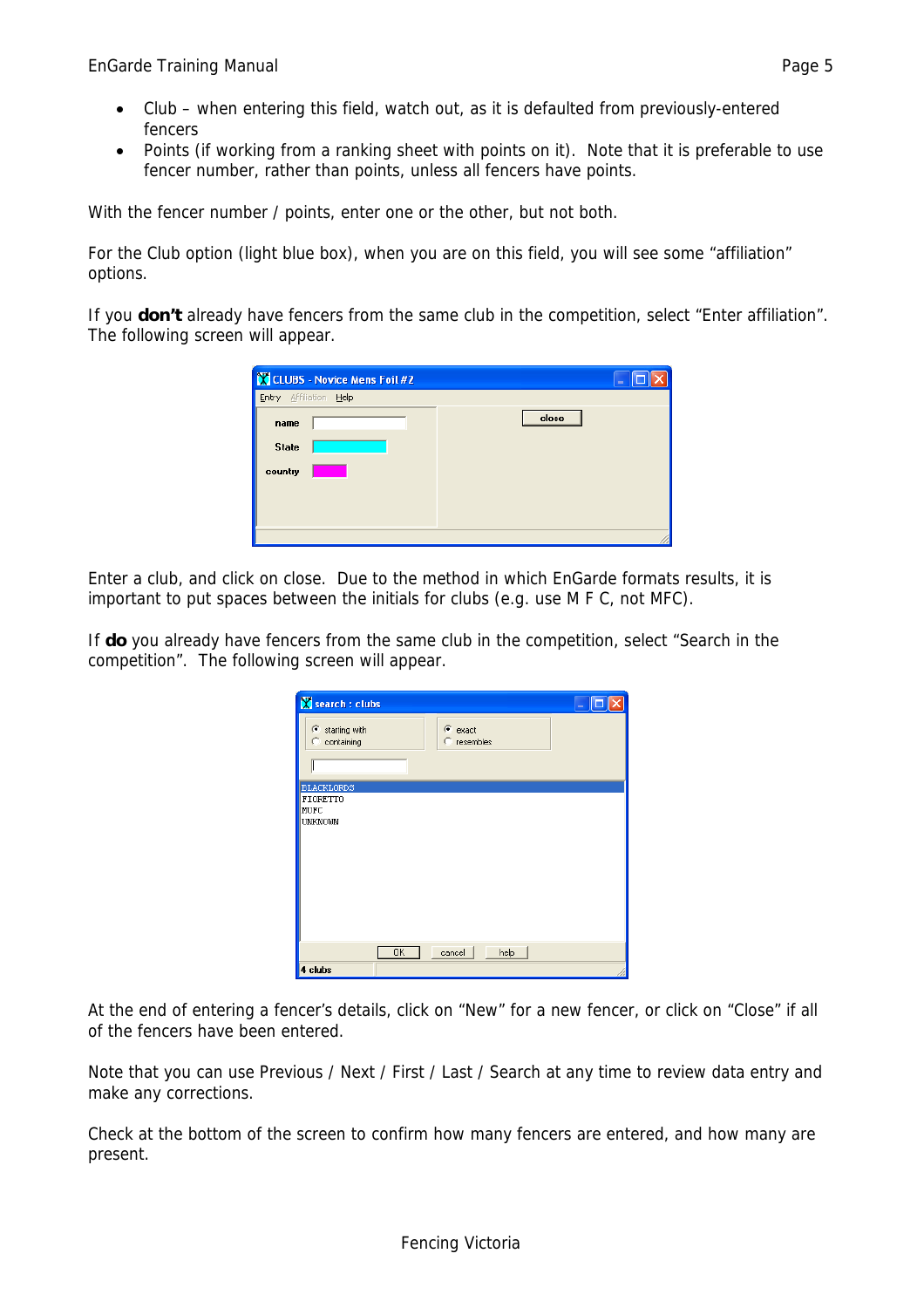### **Roll Call**

From the Fencers menu, select File, Report. You will see a list of fencers, but this is not yet ready to be printed; it must be reformatted. Select the "Contents" menu option and the following screen will appear.

| <b>X</b> Print settings                                                                                                                                                                                                                                                                                                                 |                                                                                                                                                                                  |
|-----------------------------------------------------------------------------------------------------------------------------------------------------------------------------------------------------------------------------------------------------------------------------------------------------------------------------------------|----------------------------------------------------------------------------------------------------------------------------------------------------------------------------------|
| Fields to print                                                                                                                                                                                                                                                                                                                         | <b>Close</b>                                                                                                                                                                     |
| $\nabla$ margin<br>name and first name<br>⊽<br>[fencer number]<br>club<br>U<br>$^-$ name<br>$^-$ first name<br>$\overline{\phantom{a}}$ sex<br>$\overline{\phantom{a}}$ presence<br>State<br>$\equiv$ country<br>$\Box$ date of birth<br>licence<br>$\Box$ FIE licence<br>$\Box$ points<br>mask number<br>category<br>status<br>payment | ∧<br>selection <sup>-</sup><br>$G$ all<br>C present<br>$C$ absent<br>order<br>C alphabetic order<br>C structured order<br>C ordered by fencer number<br>C ordered by points<br>v |
|                                                                                                                                                                                                                                                                                                                                         |                                                                                                                                                                                  |

Change the layout so that the only fields printed (ticked) are margin, name and first name, club. Click on Close, then Select Font Settings, and choose Tahoma (the Fencing Victoria standard).

On the listing, widen the "name and first name" column so that no-ones name is chopped off (click on the column divider, and drag it to the right). The resulting list should look something like this.

| <b>X REPORT - Novice Mens Foil #2</b>                     |                                                         |  |
|-----------------------------------------------------------|---------------------------------------------------------|--|
| Contents Font settings Print setup Print Page Help Adjust |                                                         |  |
| name and first name                                       | club                                                    |  |
| Document Engarde<br>14/07/2007 4:21:14 PM                 | Fencing Victoria<br>Novice Mens Foil #2<br>15 July 2007 |  |
| Fencers (all, alphabetic order - 6)                       |                                                         |  |
| name and first name                                       | club.                                                   |  |
| CAVENAGH David<br>DADLEH Kyle                             | <b>UNKNOWN</b><br>MUFC                                  |  |
| HAMILTON-STURDY Kealan                                    | <b>BLACKLORDS</b>                                       |  |
| HOLMES Dylan                                              | <b>UNKNOWN</b>                                          |  |
| MATERA Joe                                                | <b>FIORETTO</b>                                         |  |
| <b>VERO Samuel</b>                                        | <b>BLACKLORDS</b>                                       |  |
| ≺                                                         | <b>TITL</b>                                             |  |

Select Print, then OK. Do a roll call, check names (including spellings) and edit the fencer list as required. When all is correct, select File, Close.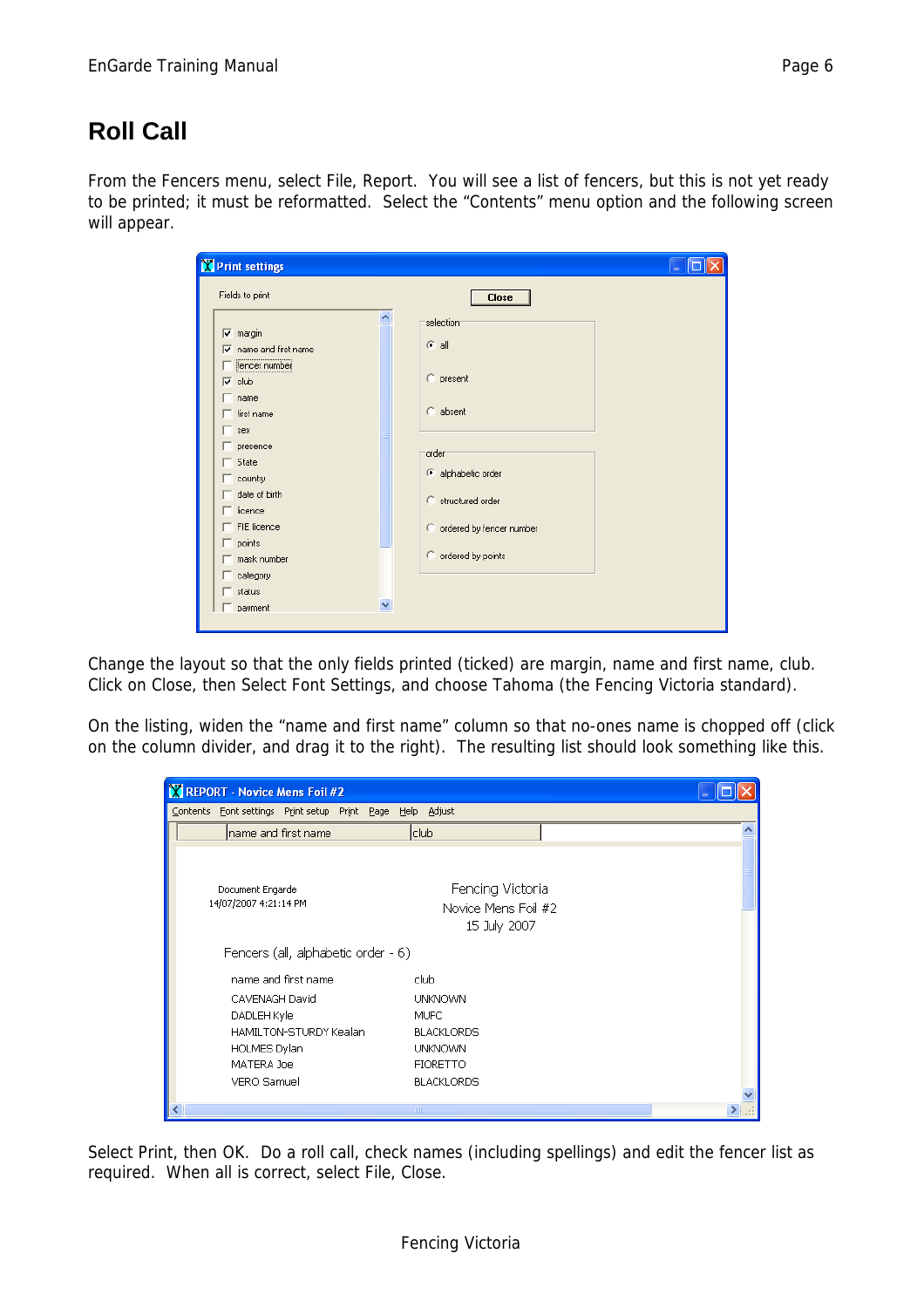After all of the fencers have been entered, the main menu will appear, but with more options enabled.

| <b>N</b> ENGARDE - Novice Mens Foil #2 (D: lengar de Wovice Mens Foil #2)  |  |  |  |  |  |
|----------------------------------------------------------------------------|--|--|--|--|--|
| $\vert$ File<br>Tables Competition Html Help<br>Documentation              |  |  |  |  |  |
| Rankings<br>Tableaux<br>Poules<br>Referees<br>Teams<br>Formula<br>encers : |  |  |  |  |  |

At any time, you can go back into the "Fencers" option (see below: what if someone arrives late).

The "formula" is just the method by which the competition is run. There are several ways to do this, but usually one or two are used.

To select the formula, click on "Formula". The following screen will appear.

| <b>Engarde</b>                                                                       |        |
|--------------------------------------------------------------------------------------|--------|
| <b>CHOICE</b>                                                                        |        |
| types of formula                                                                     |        |
| C classic without match for 3rd place                                                |        |
| C classic with match for 3rd place                                                   |        |
| <b>C</b> formula with incomplete tableau<br><b>C</b> formula for World Cup - Seniors |        |
| <b>C</b> formula for World Cup - Juniors                                             |        |
| other formula                                                                        |        |
|                                                                                      |        |
| ok                                                                                   | cancel |

We have three types of competitions:

- Where there are equal third places awarded
	- o Select "classic without match for 3rd place"
- Where there is only one third place awarded (**most common / usual**) o Select "classic with match for 3rd place"
- Where there is only one third place awarded, and there is a tableau B (generally where there are 13 or more fencers)
	- o Select "classic with match for 3rd place", but be aware that there are further instructions below.

After selecting a competition type, a number of further questions come up.

| <b>Engarde</b>                |                 |        |
|-------------------------------|-----------------|--------|
|                               | <b>QUESTION</b> |        |
| approximate number of fencers |                 |        |
|                               |                 |        |
|                               | ok              | cancel |
|                               |                 |        |

#### Fencing Victoria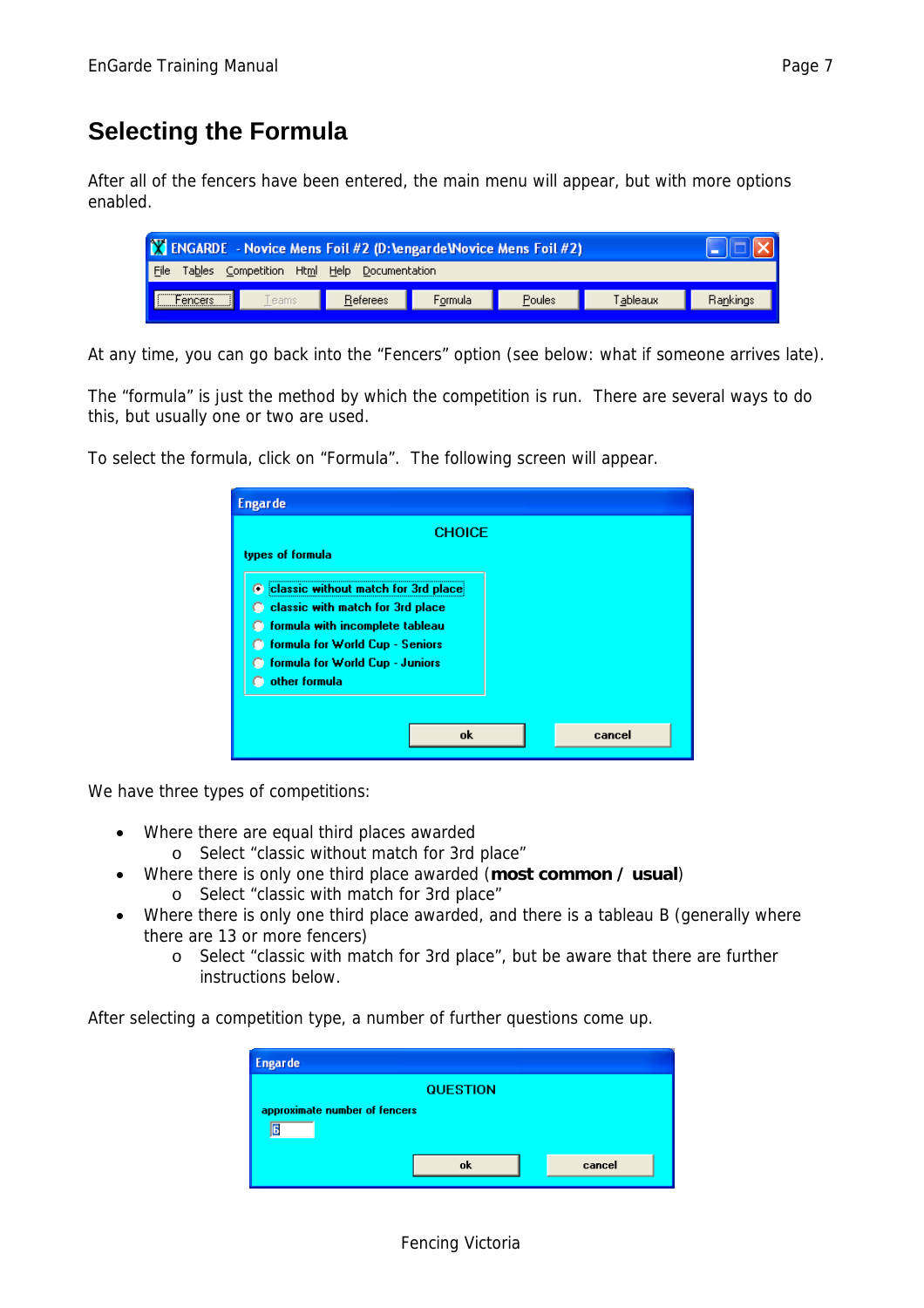If you have closed entry, accept the approximate number of fencers. However, if there is a possibility that additional people may turn up, then give this a slightly higher figure; this will avoid the necessity to re-edit the formula later on (making things more complex).

The next screen comes up:

| <b>Engarde</b>             |                 |        |
|----------------------------|-----------------|--------|
| number of rounds of poules | <b>QUESTION</b> |        |
|                            | ok              | cancel |

Accept the number of rounds of poules as "1" (but see below: mixed competitions that split at the DE).

Finally, you will be asked to confirm the calculation of the tableau.

| <b>Engarde</b>         |                    |
|------------------------|--------------------|
|                        | <b>INFORMATION</b> |
| calculate the tableaux |                    |
|                        |                    |

Note that this is not the calculation of the fencers in the tableau, just its structure for later. Accept Ok here, and a final formula confirmation screen will be displayed.

| Formula                                             |            |              |
|-----------------------------------------------------|------------|--------------|
| Affiliation<br>Help<br>Entry                        |            |              |
| number of fencers                                   | 16         | <b>Close</b> |
| original ranking                                    | fencer num |              |
| progressive entry                                   | Ino        |              |
| number of hits in matches in the poules             | 15.        |              |
| number of rounds for qualification                  | 11         |              |
| number of rounds for ranking                        | l1         |              |
| number of hits in matches in the direct elimenation | 15         |              |
| 0123456789                                          |            |              |

Check and accept these fields, but for Under 13 or Veteran competitions, change the "number of hits in matches in the DE" to 10.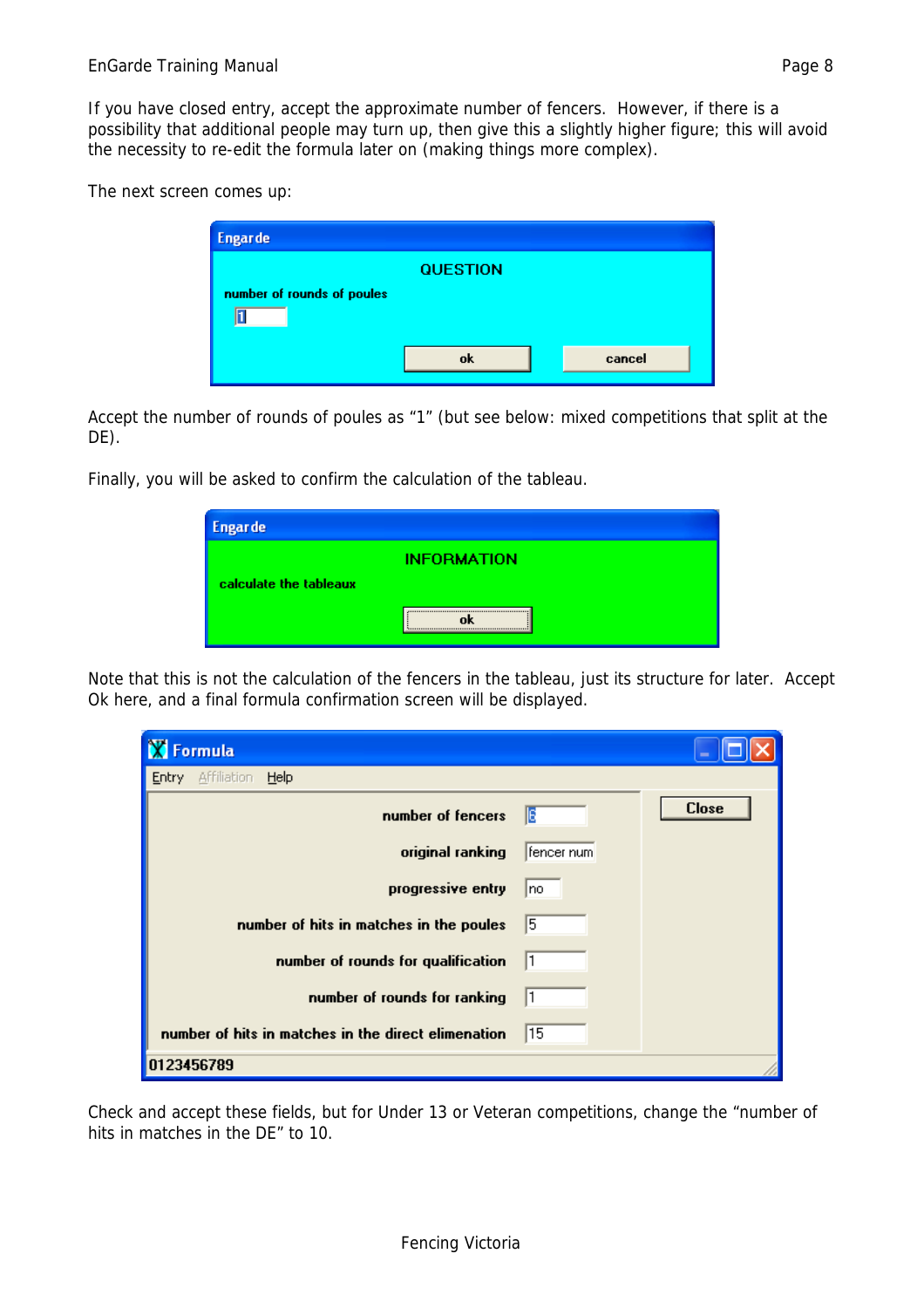A further confirmation screen is displayed.

| <b>X</b> FORMULA - Novice Mens Foil #2                                                                                                       |  |
|----------------------------------------------------------------------------------------------------------------------------------------------|--|
| Erase Special Report Help Close                                                                                                              |  |
| Number of fencers: 6<br>Original ranking : fencer number<br>Number of rounds of poules : 1<br>Number of phases of the direct elimenation : 2 |  |
| Main options                                                                                                                                 |  |
| Rounds of poules                                                                                                                             |  |
| Phases of tableaux                                                                                                                           |  |
| Descriptions of tableaux                                                                                                                     |  |

#### **Tableau B Special Instructions**

If there is to be a Tableau B (i.e. usually if there are 13 or more fencers), it will be necessary to do the following:

- Click on "Phases of tableaux"
- Click on "Load a formula (Yes to the "are you certain" question)
- Select the "FV Standard" Tableau / Template file you should have already obtained this from Fencing Victoria, along with instructions on how to load this.
- You will then be returned to the screen above, only this time it will show that there are to be **3** phases of the DE.

Select Close from this menu.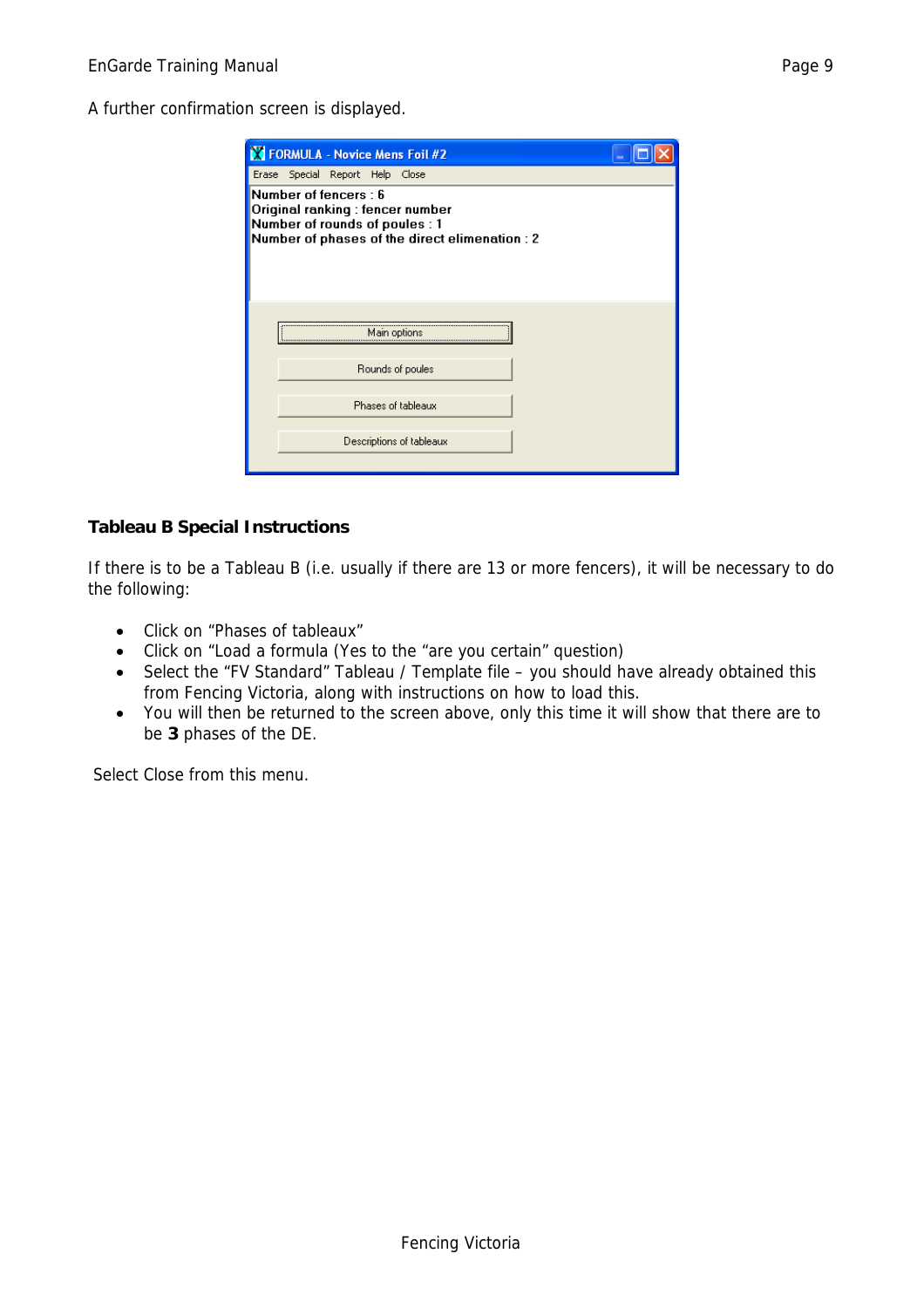### **Creating the Poules**

The main menu screen should appear again.

| N ENGARDE - Novice Mens Foil #2 (D: \engarde\Novice Mens Foil #2) |                    |         |        |          |          |
|-------------------------------------------------------------------|--------------------|---------|--------|----------|----------|
| File<br><b>Tables</b><br>Competition<br>Html                      | Help Documentation |         |        |          |          |
| l eams<br>rencers                                                 | Referees           | Formula | Poules | Tableaux | Rankings |

From the menu, select Poules, and the following "control" status screen will display.



This screen is important for both the poules and DE phases of the competition, as it usually displays the function that you should be doing. For example, at this stage, it indicates that you should "create the poules".

From this menu, select Control, then Create the poules. You will then be asked a number of questions.

| <b>Engarde</b>                                  |                 |        |
|-------------------------------------------------|-----------------|--------|
|                                                 | <b>QUESTION</b> |        |
| poules of round No 1                            |                 |        |
| <b>6</b> fencers<br>one can do:<br>1 poule of 6 |                 |        |
| number of poules :                              |                 |        |
|                                                 | ok              | cancel |

This function determines how many poules there will be, and how large they will be. It is recommended that you choose a number of poules that will give you between 4 and 7 fencers in each poule.

The next screen that comes up is merely a confirmation screen.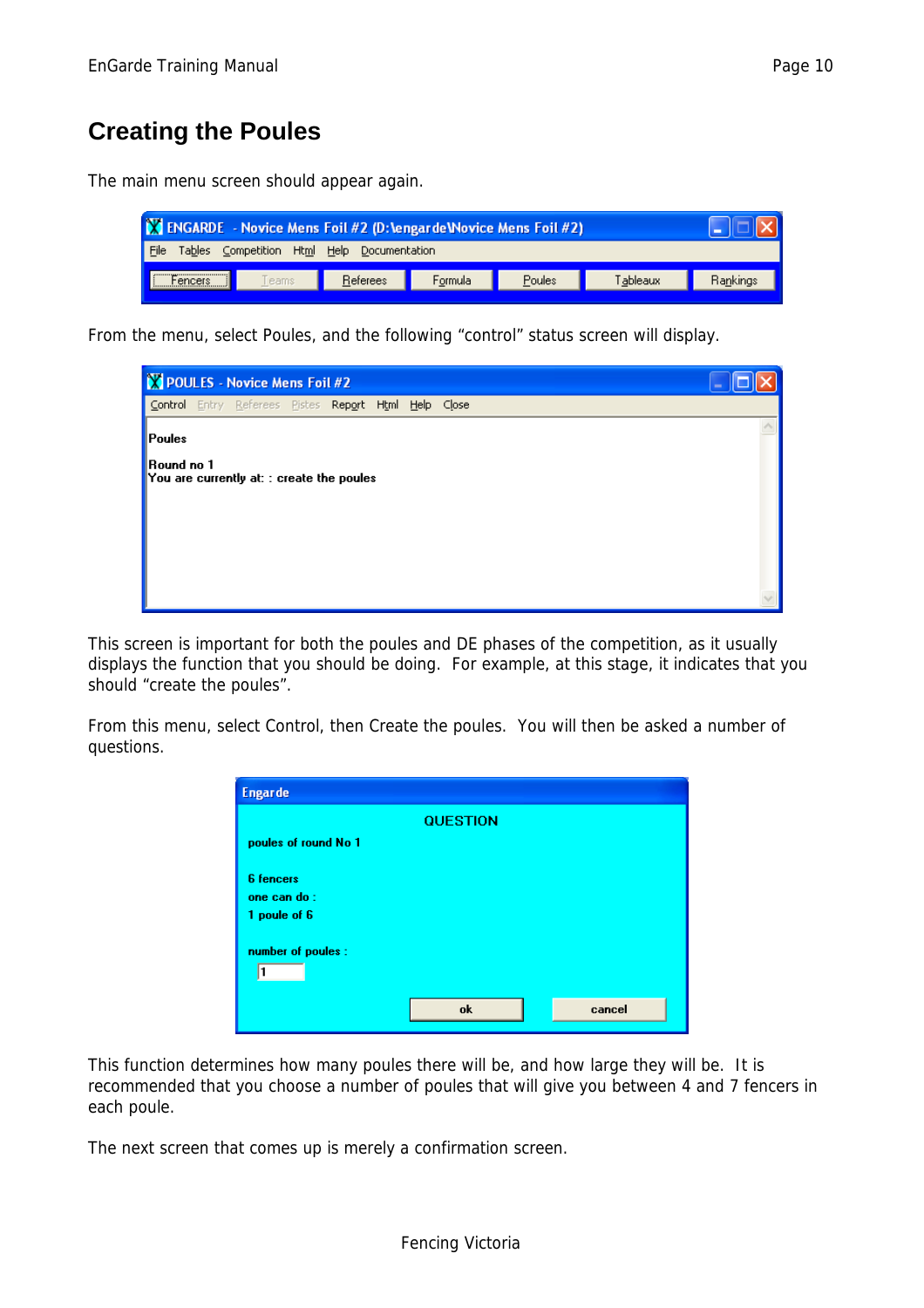| <b>Engarde</b>            |                 |  |
|---------------------------|-----------------|--|
|                           | <b>QUESTION</b> |  |
| 6 fencers<br>1 poule of 6 |                 |  |
| 'es                       | No              |  |

Accept Yes, or No if you wish to redo the number of poules. Next, you will see a screen identifying the elimination criteria when going from poules to the DE.

| <b>Engarde</b>                        |                 |        |
|---------------------------------------|-----------------|--------|
|                                       | <b>QUESTION</b> |        |
| qualification for round No 1          |                 |        |
| <b>6</b> fencers                      |                 |        |
| 80% gives 5                           |                 |        |
| <b>70% gives 4</b>                    |                 |        |
| number qualified by indicators :<br>6 |                 |        |
|                                       | ok              | cancel |

Change the number of qualifiers so that it is the same number of fencers (we qualify 100% in local competitions), then click on Ok.

You will be asked whether you wish to make a backup.

| <b>Engarde</b>                   |                 |  |
|----------------------------------|-----------------|--|
|                                  | <b>QUESTION</b> |  |
| make a backup of the competition |                 |  |
| <b>PS</b>                        | No              |  |
|                                  |                 |  |

This question will appear a number of times through the competition, and you should always select Yes. A final confirmation screen will appear.

| <b>Engarde</b>             |                    |
|----------------------------|--------------------|
|                            | <b>INFORMATION</b> |
| clubs : perfect separation |                    |
|                            |                    |

This means that the poules have been generated – select Ok.

Although the poules have been generated, you will still need to print the poule sheets. More options will be enabled on the Poules menu.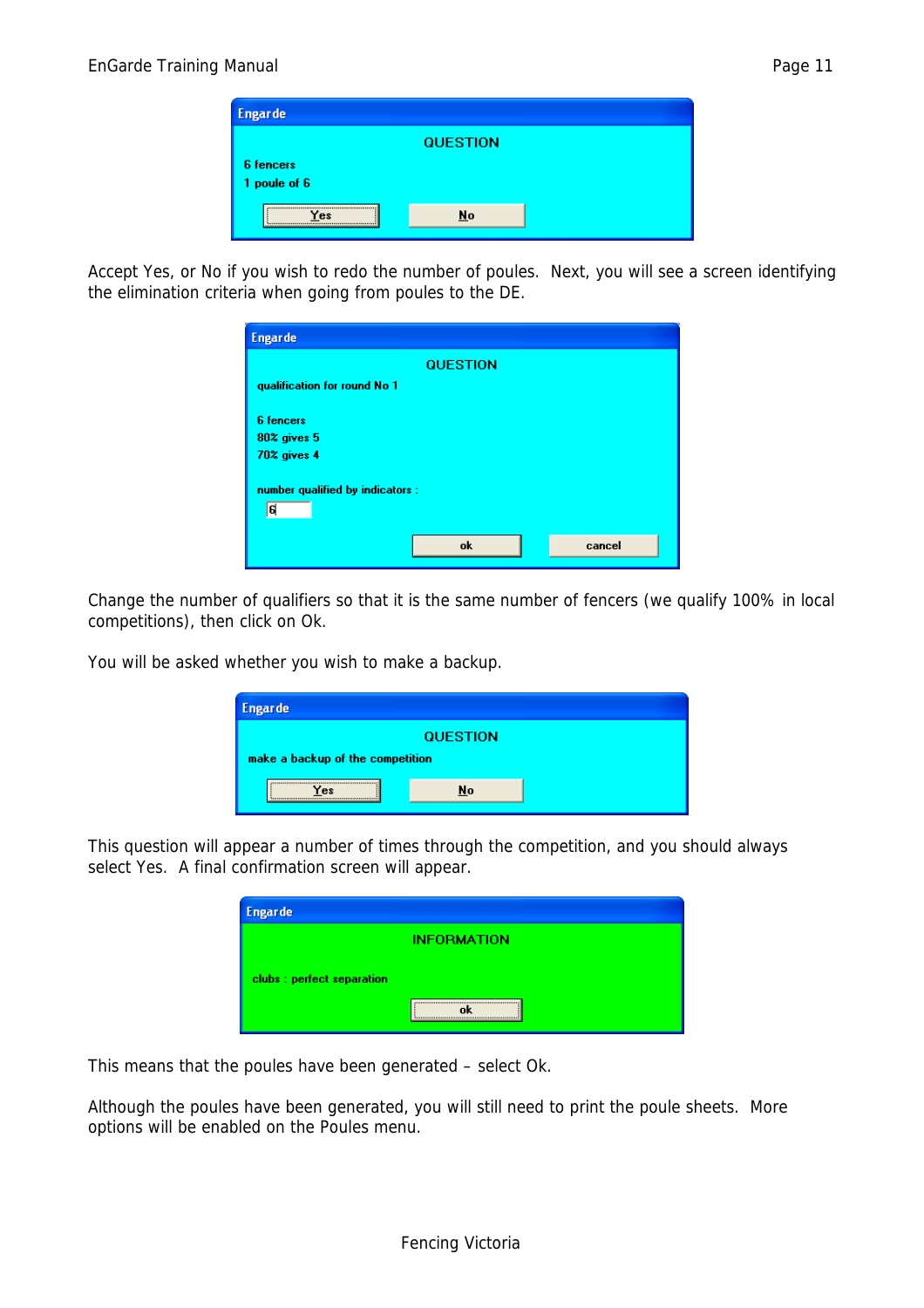

Select Report, Poule Sheets, and the next screen will display.

| <b>Engarde</b>                |               |        |
|-------------------------------|---------------|--------|
|                               | <b>CHOICE</b> |        |
| 1 poule to print : 1          |               |        |
| <br><b>O</b> print all poules |               |        |
| <b>O</b> print certain poules |               |        |
|                               |               |        |
|                               | ok            | cancel |
|                               |               |        |

Select ok to print all poules. You will see the first of the poule sheets, but these are not yet ready to be printed; they must be reformatted. Select the "Contents" menu option and the following screen will appear.

| <b>X</b> Print settings                             |                          |              |  |
|-----------------------------------------------------|--------------------------|--------------|--|
| Fields to print                                     |                          | <b>Close</b> |  |
|                                                     | $\overline{\phantom{a}}$ |              |  |
| $\nabla$ margin                                     |                          |              |  |
| $\overline{\blacktriangledown}$ name and first name |                          |              |  |
| $\Box$ elub                                         |                          |              |  |
| $\nabla$ number                                     |                          |              |  |
| $\nabla$ grid                                       |                          |              |  |
| $\Box$ signature                                    |                          |              |  |
| $\Box$ margin                                       |                          |              |  |
| $\Box$ margin                                       |                          |              |  |
| $\Box$ name                                         |                          |              |  |
| $\Box$ first name                                   |                          |              |  |
| $\Box$ sex                                          |                          |              |  |
| $\Box$ State                                        |                          |              |  |
| $\Box$ country                                      |                          |              |  |
| $\Box$ victory/match                                |                          |              |  |
| $\Box$ indicator                                    |                          |              |  |
| $\Box$ hits scored                                  |                          |              |  |
| $\Box$ ranking                                      |                          |              |  |
| $\Box$ mask number                                  | $\checkmark$             |              |  |

Change the layout so that the only fields printed (ticked) are margin, name and first name, number, and grid. Click on Close, then Select Font Settings, and choose Tahoma (the Fencing Victoria standard).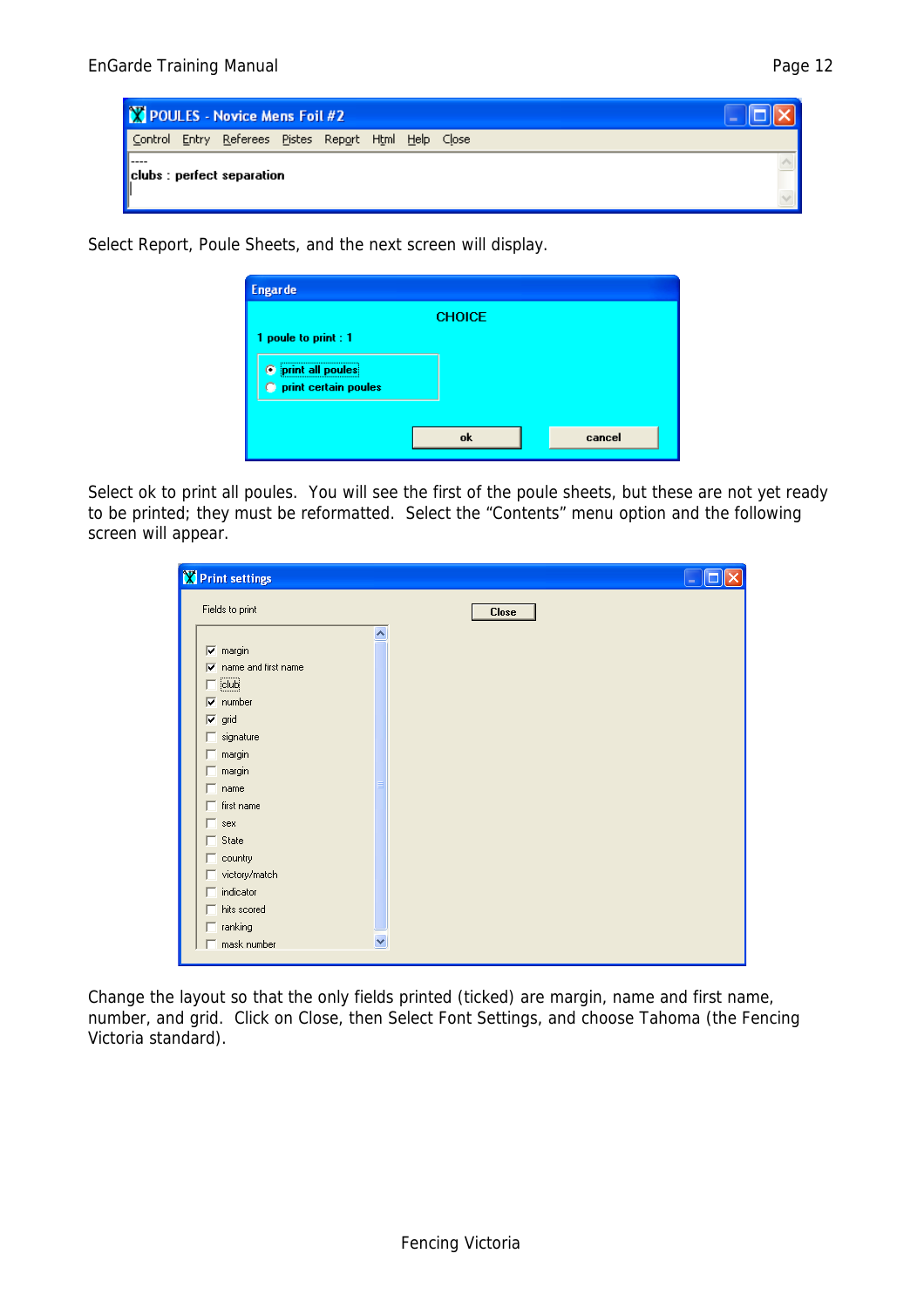On the listing, widen the "name and first name" column so that no-ones name is chopped off (click on the column divider, and drag it to the right). Also, widen the "number" column so that you can see the numbers on the left hand side of the grid. The resulting list should look something like this.

| <b>N</b> REPORT - Novice Mens Foil #2     |                                                        |                |      |                                  |                     |   |           |  |             |
|-------------------------------------------|--------------------------------------------------------|----------------|------|----------------------------------|---------------------|---|-----------|--|-------------|
|                                           | Contents Font settings Print setup Print Page Help     |                |      |                                  |                     |   |           |  |             |
| name and first name                       |                                                        | No.            | grid |                                  |                     |   |           |  | ∧           |
| Document Engarde<br>14/07/2007 4:52:37 PM |                                                        |                |      | Fencing Victoria<br>15 July 2007 | Novice Mens Foil #2 |   |           |  |             |
| Poule no 1                                | referee                                                |                |      |                                  |                     |   | signature |  |             |
| Piste no                                  |                                                        |                |      |                                  |                     |   |           |  |             |
| Round no 1                                |                                                        |                |      |                                  |                     |   |           |  |             |
|                                           | matches of 5 hits 6 fencers 6 qualifiers by indicators |                |      |                                  |                     |   |           |  |             |
| name and first name                       |                                                        |                | 1    |                                  | $2 \t3 \t4 \t5$     | 6 |           |  |             |
| DADLEH Kyle                               |                                                        | 1              |      |                                  |                     |   |           |  |             |
| HOLMES Dylan                              |                                                        | $\overline{c}$ |      |                                  |                     |   |           |  |             |
| MATERA Joe                                |                                                        | 3              |      |                                  |                     |   |           |  |             |
| HAMILTON-STURDY Kealan                    |                                                        | 4              |      |                                  |                     |   |           |  |             |
| CAVENAGH David                            |                                                        | 5              |      |                                  |                     |   |           |  |             |
| VERO Samuel                               |                                                        | 6              |      |                                  |                     |   |           |  |             |
|                                           |                                                        |                |      |                                  |                     |   |           |  | $\ddotmark$ |

Select Print, OK. Distribute the poule sheets and start the competition.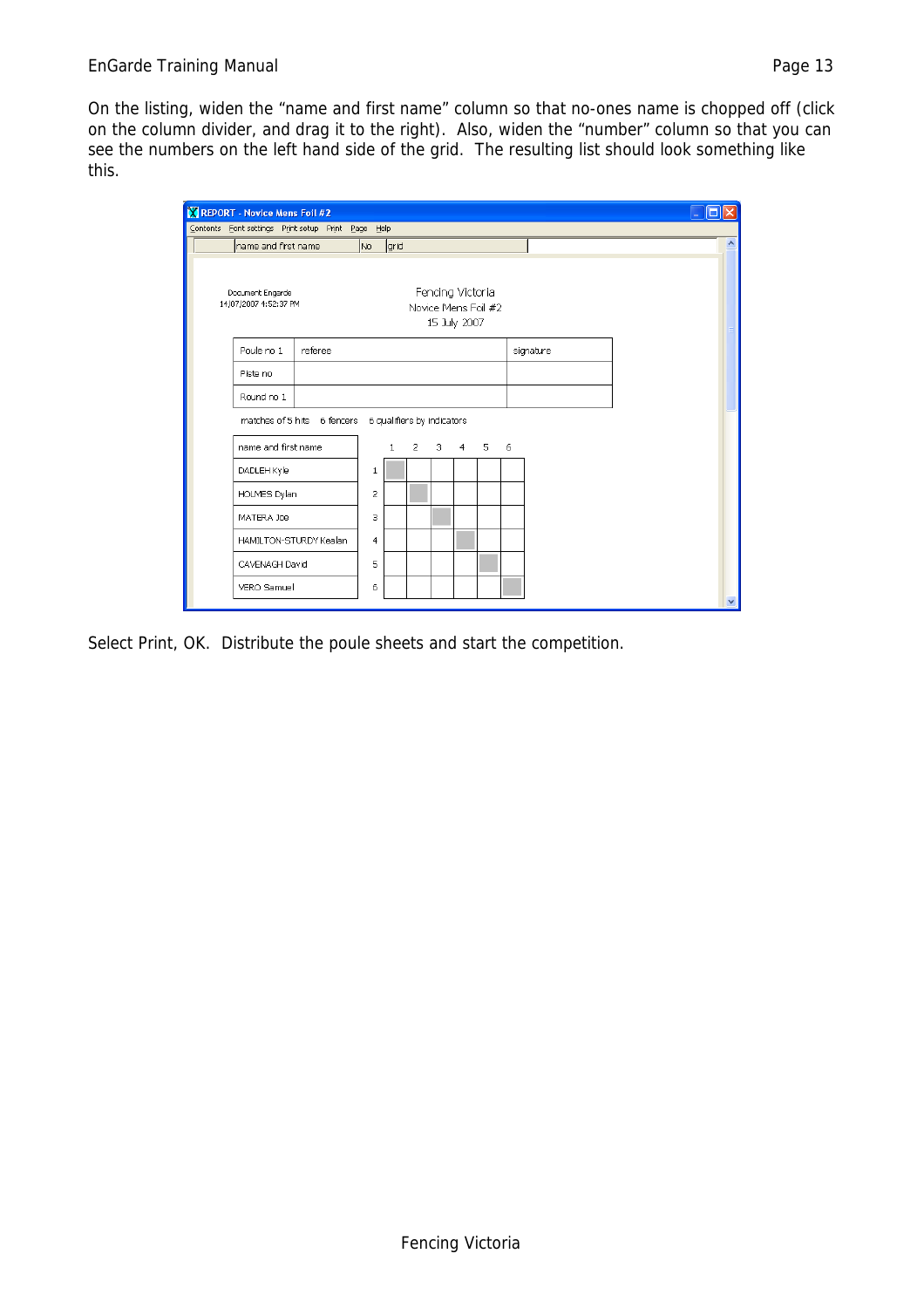#### **Entering the Poule Sheets**

The control menu screen should appear again.

|                                                                               | X POULES - Novice Mens Foil #2                       |  |  | $\sim$ |  |
|-------------------------------------------------------------------------------|------------------------------------------------------|--|--|--------|--|
|                                                                               | Control Entry Referees Pistes Report Html Help Close |  |  |        |  |
| $\begin{array}{ c c } \hline 1 \text{ poule to enter :} \ \hline \end{array}$ |                                                      |  |  |        |  |
|                                                                               |                                                      |  |  |        |  |

Go into Entry, Enter the poules. The following screen will appear.

| X ENTRY OF THE POULES - Novice Mens Foil #2 |      |          | ٠ |
|---------------------------------------------|------|----------|---|
| 1 <br>Poule no                              | Help | z: Close |   |
|                                             |      |          |   |

Make a note of the Poule no on each poule sheet, and enter this. The poule entry screen will appear.

| X ENTRY OF THE POULES - Novice Mens Foil #2 |  |       |     |                    |                      |      |                            |          |  |
|---------------------------------------------|--|-------|-----|--------------------|----------------------|------|----------------------------|----------|--|
| Poule no  1                                 |  | ₫k    |     |                    |                      | Help |                            | z: Close |  |
| Referees                                    |  | Add   |     |                    |                      | Hour |                            |          |  |
|                                             |  |       |     | Delete<br>Piste no |                      |      |                            |          |  |
|                                             |  | Input |     |                    |                      |      |                            |          |  |
| Symmetric value<br>Abandonment<br>Scratch   |  |       |     |                    |                      |      | maximum number of hits : 5 |          |  |
| Exclusion<br>Next                           |  |       |     |                    | w victory with score |      |                            |          |  |
| POULE NO 1                                  |  | 1     | 2   | 3                  | 4                    | 5    | 6                          |          |  |
| 1 DADLEH Kyle MUFC                          |  | xxx   |     |                    |                      |      |                            |          |  |
| 2 HOLMES Dylan UNKNOWN                      |  |       | xxx |                    |                      |      |                            |          |  |
| 3 MATERA Joe FIORETTO                       |  |       |     | xxx                |                      |      |                            |          |  |
| 4 HAMILTON-STURDY Kealan BLACKLORDS         |  |       |     |                    | xxx                  |      |                            |          |  |
| 5 CAVENAGH David UNKNOWN                    |  |       |     |                    |                      | xxx  |                            |          |  |
| 6 VERO Samuel BLACKLORDS                    |  |       |     |                    |                      |      | xxx                        |          |  |
|                                             |  |       |     |                    |                      |      |                            |          |  |

Work across the grid. Some notes:

- It is not necessary to press enter after each number
- Instead of entering "5", you should enter a "V" (for victory)
- Where there is a victory which is not 5 points, enter "W" instead, then the winning number of hits. This will then appear in the grid as a "V4" or similar.
- If any fencer has left during the poules round, enter an "A" (for abandonment), and this will complete his / her bout information.
- You may receive a "symmetric" error. After rechecking the poule sheet, go back to the DT (or the ref or the fencers) to confirm the actual result of the bout.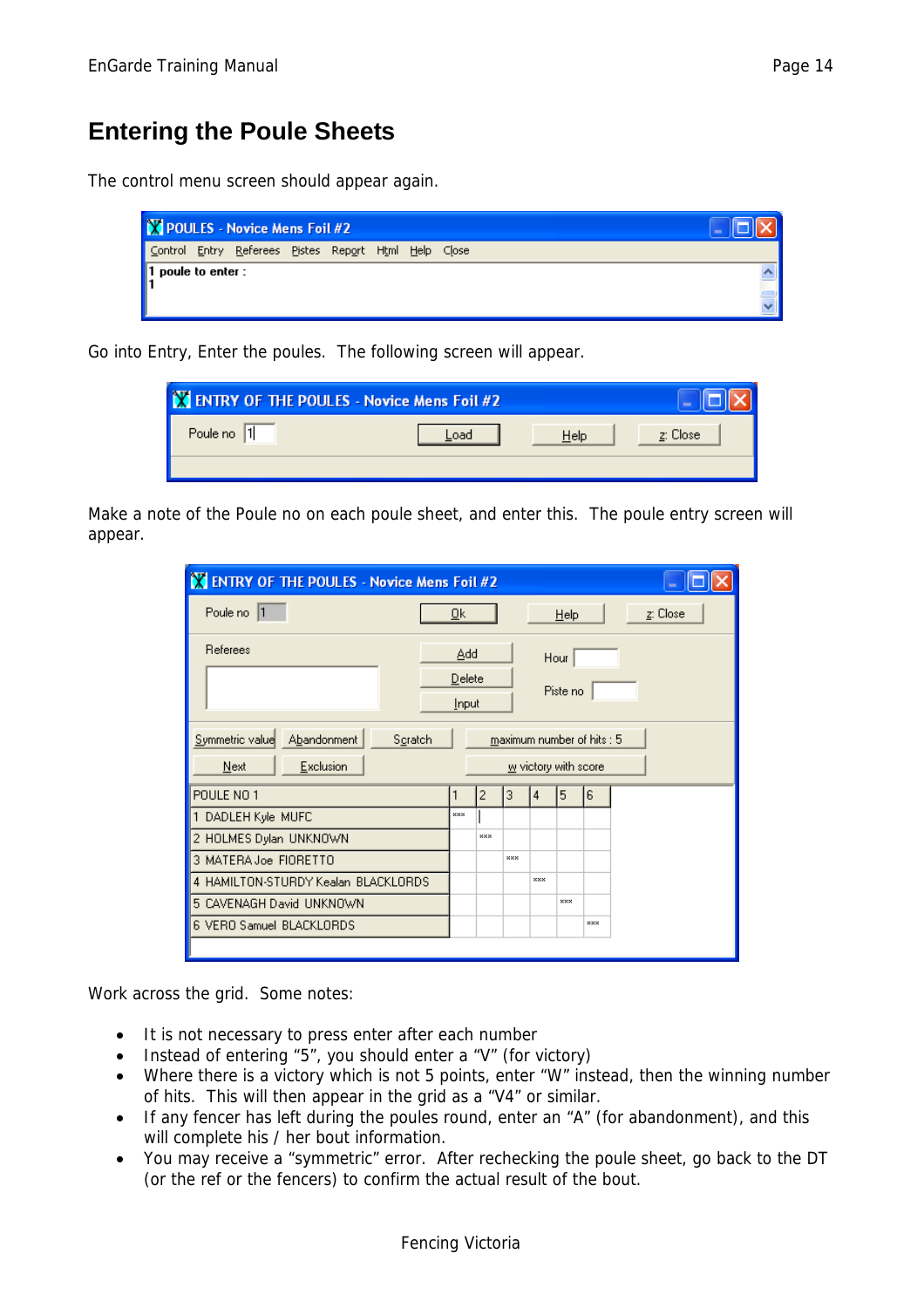| X ENTRY OF THE POULES - Novice Mens Foil #2                    |     |                 |                |                      |          |                            |          |  |
|----------------------------------------------------------------|-----|-----------------|----------------|----------------------|----------|----------------------------|----------|--|
| Poule no  1                                                    | Qk  |                 |                |                      | Help     |                            | z: Close |  |
| Referees                                                       |     | Add             |                |                      | Hour     |                            |          |  |
|                                                                |     | Delete<br>Input |                |                      | Piste no |                            |          |  |
| Abandonment<br>Symmetric value<br>Scratch<br>Exclusion<br>Next |     |                 |                | w victory with score |          | maximum number of hits : 5 |          |  |
| POULE NO 1                                                     | 1   | 2               | 3              | 4                    | 5        | 6                          |          |  |
| DADLEH Kyle MUFC                                               | xxx | v               | 2              | V3.                  | 3        | v                          |          |  |
| 2 HOLMES Dylan UNKNOWN                                         | 0   | xxx             | $\overline{c}$ | v                    | v        | 3                          |          |  |
| 3 MATERA Joe FIORETTO                                          | ٧   | v               | xxx            | v                    | 3        | v                          |          |  |
| 4 HAMILTON-STURDY Kealan BLACKLORDS                            | 2   | 1               | 3              | xxx                  | 0.       | 0                          |          |  |
| 5 CAVENAGH David UNKNOWN                                       | ٧   | 2               | ν              | v                    | xxx      | v                          |          |  |
| 6 VERO Samuel BLACKLORDS                                       | 2   | ٧               | 4              | v                    | 0        | ×××                        |          |  |
|                                                                |     |                 |                |                      |          |                            |          |  |

At the end of entry, the grid should look something like this:

Click OK at the end. When all of the poules have been entered, the following message comes up:

| <b>Engarde</b>             |                    |
|----------------------------|--------------------|
|                            | <b>INFORMATION</b> |
| the poules are all entered |                    |
|                            |                    |

Click Ok to close.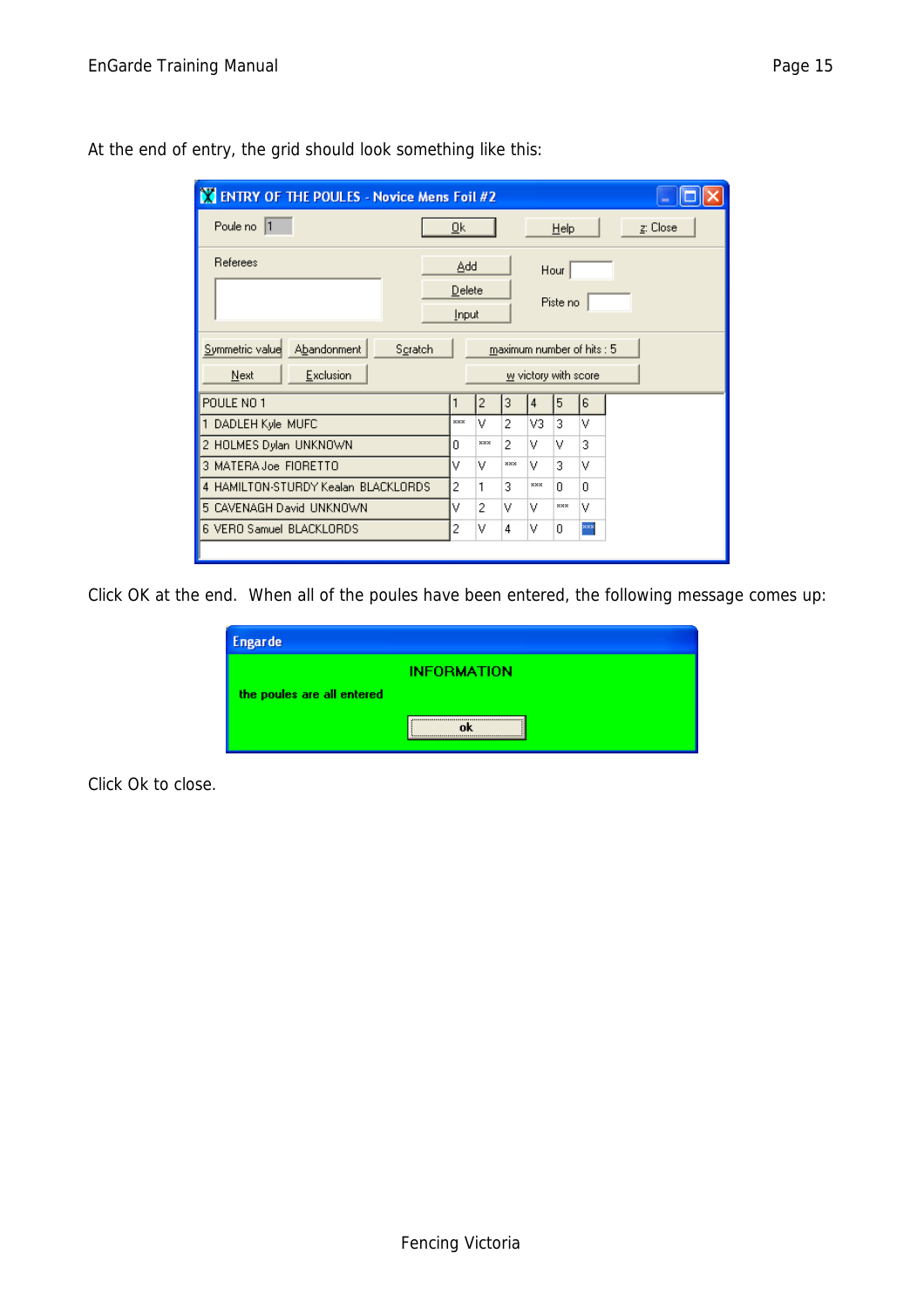The control menu appears, and indicates that you are at ranking. You cannot move to the DE phase until you have done this ranking.

|            | Y POULES - Novice Mens Foil #2                       |  | $\sim$ |  |  |
|------------|------------------------------------------------------|--|--------|--|--|
|            | Control Entry Referees Pistes Report Html Help Close |  |        |  |  |
| Round no 1 | You are currently at: : ranking                      |  |        |  |  |

Select Control, Ranking, and you will be asked whether you wish to make a backup. Select the default Yes. There are no other functions required for ranking. The control menu displays again.

|                  | X POULES - Novice Mens Foil #2                              | $\mathbf{r}$ |  |  |  |
|------------------|-------------------------------------------------------------|--------------|--|--|--|
|                  | <b>Control</b> Entry Referees Pistes Report Html Help Close |              |  |  |  |
| poules completed |                                                             |              |  |  |  |
|                  |                                                             |              |  |  |  |

Select Report, Ranking. You will see the ranking list, but this is not yet ready to be printed; it must be reformatted. Select the "Contents" menu option and the following screen will appear.

Select Contents, and tick only the following columns: margin, ranking, name and first name, victory/match, indicator, hits scored, club.

| Print settings                          |   |                      |
|-----------------------------------------|---|----------------------|
| Fields to print                         |   | <b>Close</b>         |
|                                         | ᄎ |                      |
| $\nabla$ margin                         |   |                      |
| $ \overline{\mathbf{v}} $ ranking       |   |                      |
| $\overline{\nabla}$ name and first name |   |                      |
| $\Box$ country                          |   |                      |
| <b>▽</b> victory/match                  |   |                      |
| $\nabla$ indicator                      |   |                      |
| $\nabla$ hits scored                    |   |                      |
| $\Box$ group                            |   | order                |
| $\Box$ margin                           |   |                      |
| $\Box$ margin                           |   | C ordered by ranking |
| $\Box$ name                             |   |                      |
| $\Box$ first name                       |   | C alphabetic order   |
| sex                                     |   |                      |
| $\nabla$ club                           |   | C structured order   |
| $\Box$ State                            |   |                      |
| $\Box$ ranking in the poule             |   |                      |
| $\Box$ fencer number                    |   |                      |
| $\Box$ points                           | v |                      |
|                                         |   |                      |

Change the layout so that the only fields printed (ticked) are margin, ranking, name and first name, victory/match, indicator, hits scored, and club. Click on Close, then Select Font Settings, and choose Tahoma (the Fencing Victoria standard).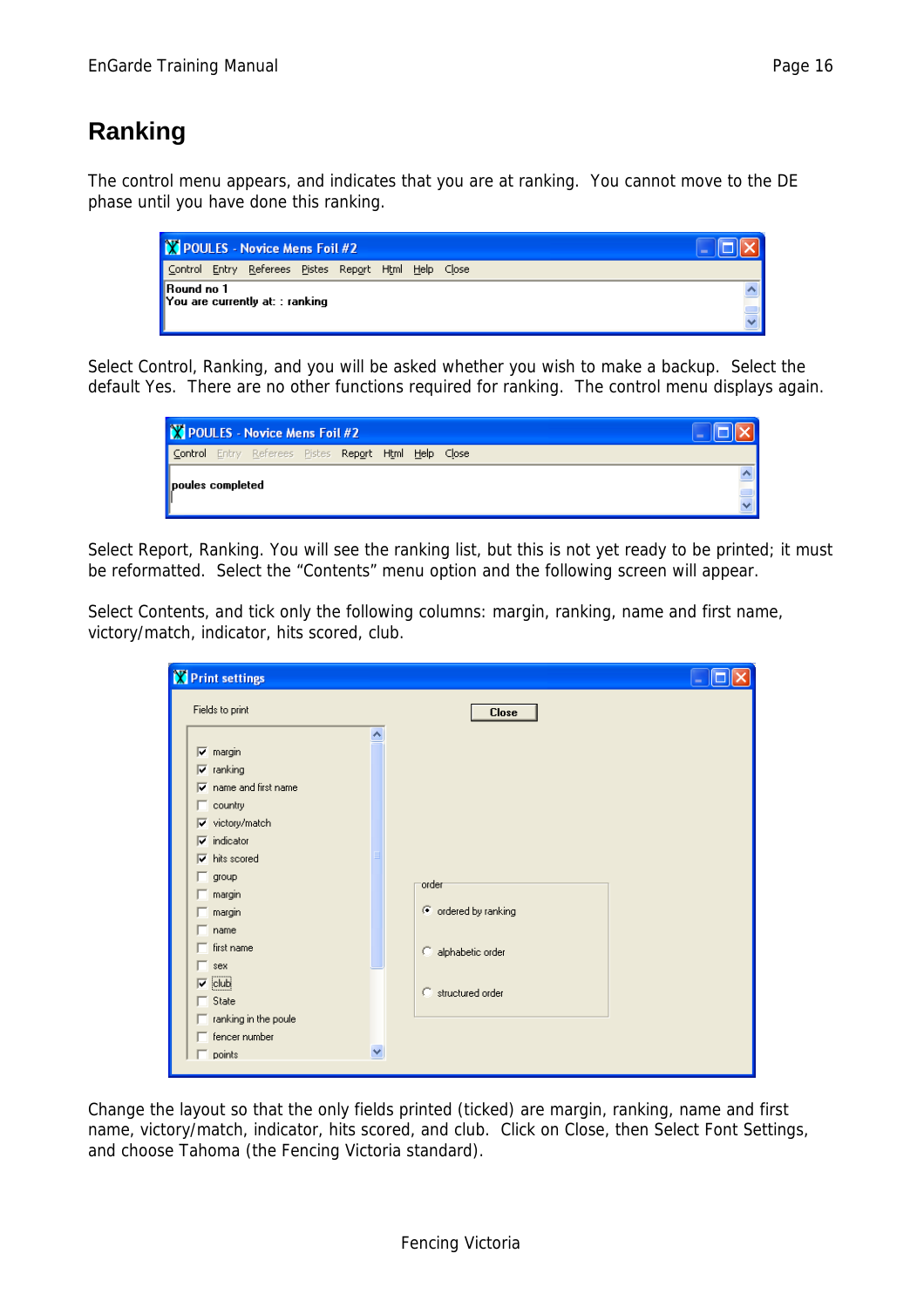#### EnGarde Training Manual **Page 17** and 2011 12:30 and 2012 12:30 and 2012 12:30 and 2012 12:30 and 2013

|         | <b>X REPORT - Novice Mens Foil #2</b>                     |                                                         |       |       |           |  |
|---------|-----------------------------------------------------------|---------------------------------------------------------|-------|-------|-----------|--|
|         | Contents Font settings Print setup Print Page Help Adjust |                                                         |       |       |           |  |
|         | rankilname and first name                                 | club.                                                   | VM    | ind.  | <b>HS</b> |  |
|         | Document Engarde<br>14/07/2007 5:09:55 PM                 | Fencing Victoria<br>Novice Mens Foil #2<br>15 July 2007 |       |       |           |  |
|         | Ranking, round no 1 (ordered by ranking)                  |                                                         |       |       |           |  |
| ranking | name and first name                                       | club                                                    | VM.   | ind.  | <b>HS</b> |  |
| 1.      | CAVENAGH David                                            | <b>UNKNOWN</b>                                          | 0.800 | 11    | 22        |  |
| 2       | MATERA Joe                                                | <b>FIORETTO</b>                                         | 0.800 | 7.    | 23        |  |
| з       | DADLEH Kyle                                               | MUFC                                                    | 0.600 | 4     | 18        |  |
| 4       | VERO Samuel                                               | <b>BLACKLORDS</b>                                       | 0.400 | $-2$  | 16        |  |
| 5.      | HOLMES Dylan                                              | <b>UNKNOWN</b>                                          | 0.400 | -3    | 15        |  |
| 6.      | HAMILTON-STURDY Kealan                                    | <b>BLACKLORDS</b>                                       | 0.000 | $-17$ | 6         |  |
|         |                                                           |                                                         |       |       |           |  |

Select Print, OK. Post this information for fencers to review. Select Close.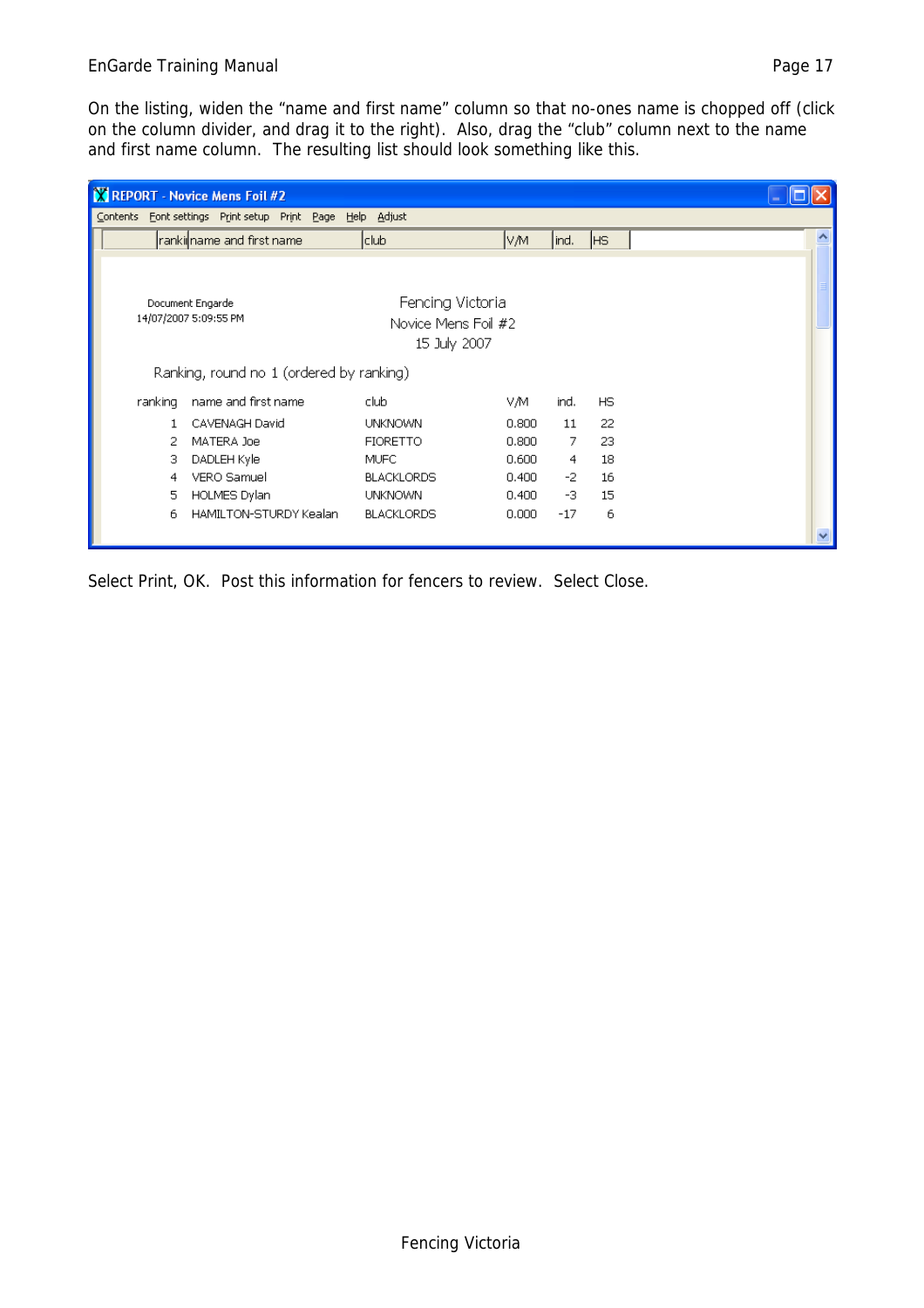### **Creating the Tableau**

The main menu screen should appear again.

| <b>N</b> ENGARDE - Novice Mens Foil #2 (D: lengar de Wovice Mens Foil #2) |          |         |        |          |          |
|---------------------------------------------------------------------------|----------|---------|--------|----------|----------|
| Competition Html Help Documentation<br><b>File</b><br>Tables              |          |         |        |          |          |
| Teams                                                                     | Referees | Formula | Poules | Tableaux | Rankings |

Click on Tableau. The control menu appears, and indicates that you are at the creation of the first tableau.

|                 |                                                           | <b>X</b> TABLEAUX - Novice Mens Foil #2            |  | ۰ |  |
|-----------------|-----------------------------------------------------------|----------------------------------------------------|--|---|--|
| Control         |                                                           | Entry Referees Pistes/times Report Html Help Close |  |   |  |
| <b>Tableaux</b> | YOU ARE CURRENTLY AT:<br><b>Creation of first tableau</b> |                                                    |  |   |  |

Select Control, Creation of the tableau. This will show the structure of the tableau created based on the fencers still in the competition.

| <b>Engarde</b>                     |                 |  |
|------------------------------------|-----------------|--|
|                                    | <b>QUESTION</b> |  |
| <b>6</b> fencers<br>quarter-finals |                 |  |
| es.                                | No              |  |

Click on Yes to confirm, and you will be asked whether you wish to make a backup. Select the default Yes. You will then be shown what matches need to be printed.

|                                   |                                                                 | X TABLEAUX - Novice Mens Foil #2                           |  | ۰ |  |
|-----------------------------------|-----------------------------------------------------------------|------------------------------------------------------------|--|---|--|
|                                   |                                                                 | Control Entry Referees Pistes/times Report Html Help Close |  |   |  |
| $ $ C <sub>2</sub> C <sub>3</sub> | quarter-finals, 2 matches to enter<br><b>2 MATCHES TO PRINT</b> |                                                            |  |   |  |
| IC2C3                             |                                                                 |                                                            |  |   |  |

First, however, you need to print the tableau. Select Report, Tableaux, and you will be should which segments of the tableau will be printed. First the "from" screen":

| <b>Engarde</b>                               |               |        |
|----------------------------------------------|---------------|--------|
|                                              | <b>CHOICE</b> |        |
| From:                                        |               |        |
| <br>© quarter-finals<br><b>C</b> semi-finals |               |        |
|                                              | ok            | cancel |

#### Fencing Victoria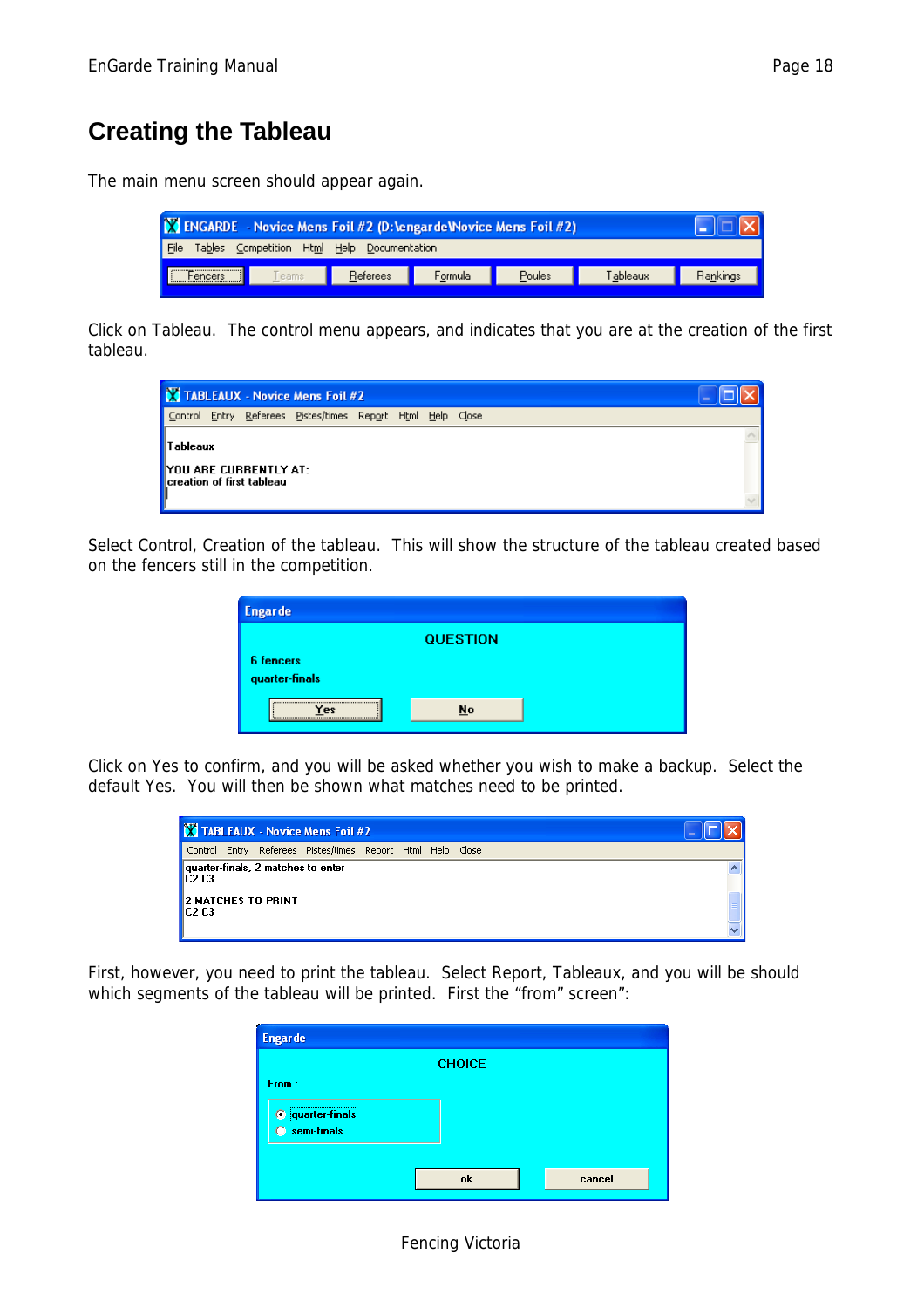Accept ok (the screen may look different to this, depending on the number of competitors). Then the "to" screen.

|                                                 | <b>CHOICE</b> |        |
|-------------------------------------------------|---------------|--------|
| From: quarter-finals                            |               |        |
| To:                                             |               |        |
|                                                 |               |        |
| <b>C</b> quarter-finals<br><b>C</b> semi-finals |               |        |
|                                                 |               |        |
| <b>O</b> final                                  |               |        |
|                                                 |               |        |
|                                                 | ok            | cancel |

Select ok. You will see the tableau, but this is not yet ready to be printed; it must be reformatted. Select the "Contents" menu option and the following screen will appear.

| <b>X</b> Print settings                     |              |
|---------------------------------------------|--------------|
| Fields to print                             | Close        |
| $\overline{\mathbf{v}}$ margin              |              |
| $\overline{\mathsf{v}}$ number              |              |
| $\overline{\mathbf{v}}$ name and first name |              |
| name                                        |              |
| $\Box$ first name                           |              |
| $\equiv$ sex                                |              |
| $\Box$ club                                 |              |
| State                                       |              |
| $\Box$ country                              |              |
| $\Box$ mask number                          |              |
|                                             | $\checkmark$ |

Select Contents, and tick only the following columns: margin, number, name and first name. Click on Close, then Select Font Settings, and choose Tahoma (the Fencing Victoria standard).

On the listing, widen the "name and first name" column so that no-ones name is chopped off (click on the column divider, and drag it to the right). The resulting diagram should look something like this.

| Contents Font settings Print setup Print Page Help                                                   |                          |
|------------------------------------------------------------------------------------------------------|--------------------------|
|                                                                                                      |                          |
| Fencing Victoria<br>Document Engarde<br>14/07/2007 5:15:28 PM<br>Novice Mens Foil #2<br>15 July 2007 | $\overline{\phantom{a}}$ |
| Quarter-finals                                                                                       |                          |
| 1 CAVENAGH David<br>CAVENAGH David<br>8                                                              |                          |
| 5 HOLMES Dylan                                                                                       |                          |
| 4 VERO Samuel                                                                                        |                          |
| 3 DADLEH Kyle                                                                                        |                          |
| 6 HAMILTON-STURDY Kealan                                                                             |                          |
| 7                                                                                                    |                          |
| MATERA Joe<br>2 MATERA Joe                                                                           |                          |
|                                                                                                      |                          |
|                                                                                                      |                          |
|                                                                                                      | $\overline{\mathbf{v}}$  |

Fencing Victoria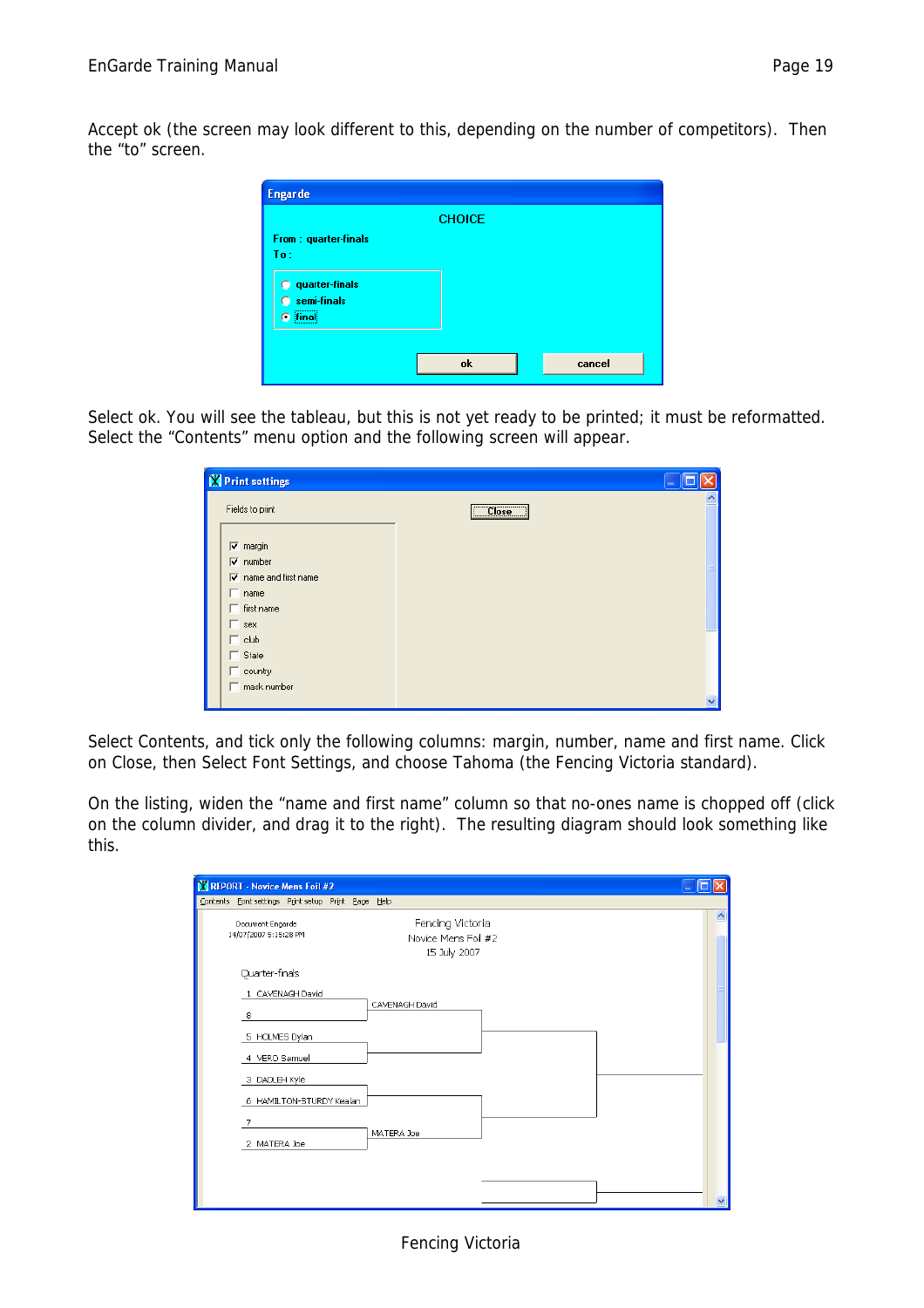Select Print, OK. Post the tableau for the fencers to review.

Select Report, Match sheets waiting. The following screen will display.

| <b>Engarde</b>                 |               |        |
|--------------------------------|---------------|--------|
|                                | <b>CHOICE</b> |        |
| Print the matches waiting for: |               |        |
| <b><i>C</i></b> quarter-finals |               |        |
|                                |               |        |
|                                | <b>ok</b>     | cancel |

Select ok. You will see the first of the match sheets, but these are not yet ready to be printed; they must be reformatted.

Select the "Contents" menu option, and untick the "club" column. Click on Close, then Select Font Settings, and choose Tahoma (the Fencing Victoria standard).

On the listing, widen the "name and first name" column so that no-ones name is chopped off (click on the column divider, and drag it to the right). The resulting match sheet should look something like this.

| <b>X REPORT - Novice Mens Foil #2</b>              |                                        |                         |   |
|----------------------------------------------------|----------------------------------------|-------------------------|---|
| Contents Font settings Print setup Print Page Help |                                        |                         |   |
| name and first name                                | grid                                   | signature               | ۸ |
|                                                    |                                        |                         |   |
|                                                    |                                        |                         |   |
|                                                    |                                        |                         |   |
|                                                    |                                        |                         |   |
| Novice Mens Foil #2                                | Referee:                               |                         |   |
| match No C2<br>Quarter-finals                      | Piste no                               |                         |   |
|                                                    |                                        |                         |   |
|                                                    |                                        |                         |   |
| HOLMES Dylan                                       | $1\quad2$<br>3.<br>5<br>6<br>4         | 7 8 9 10 11 12 13 14 15 |   |
| VERO Samuel                                        | 6 7 8 9 10 11 12 13 14 15<br>1234<br>5 |                         |   |
|                                                    |                                        |                         |   |
| Winner:                                            |                                        |                         |   |
|                                                    |                                        |                         |   |
|                                                    |                                        |                         | Ÿ |

Select Print, OK. Distribute the match sheets and commence the DE bouts.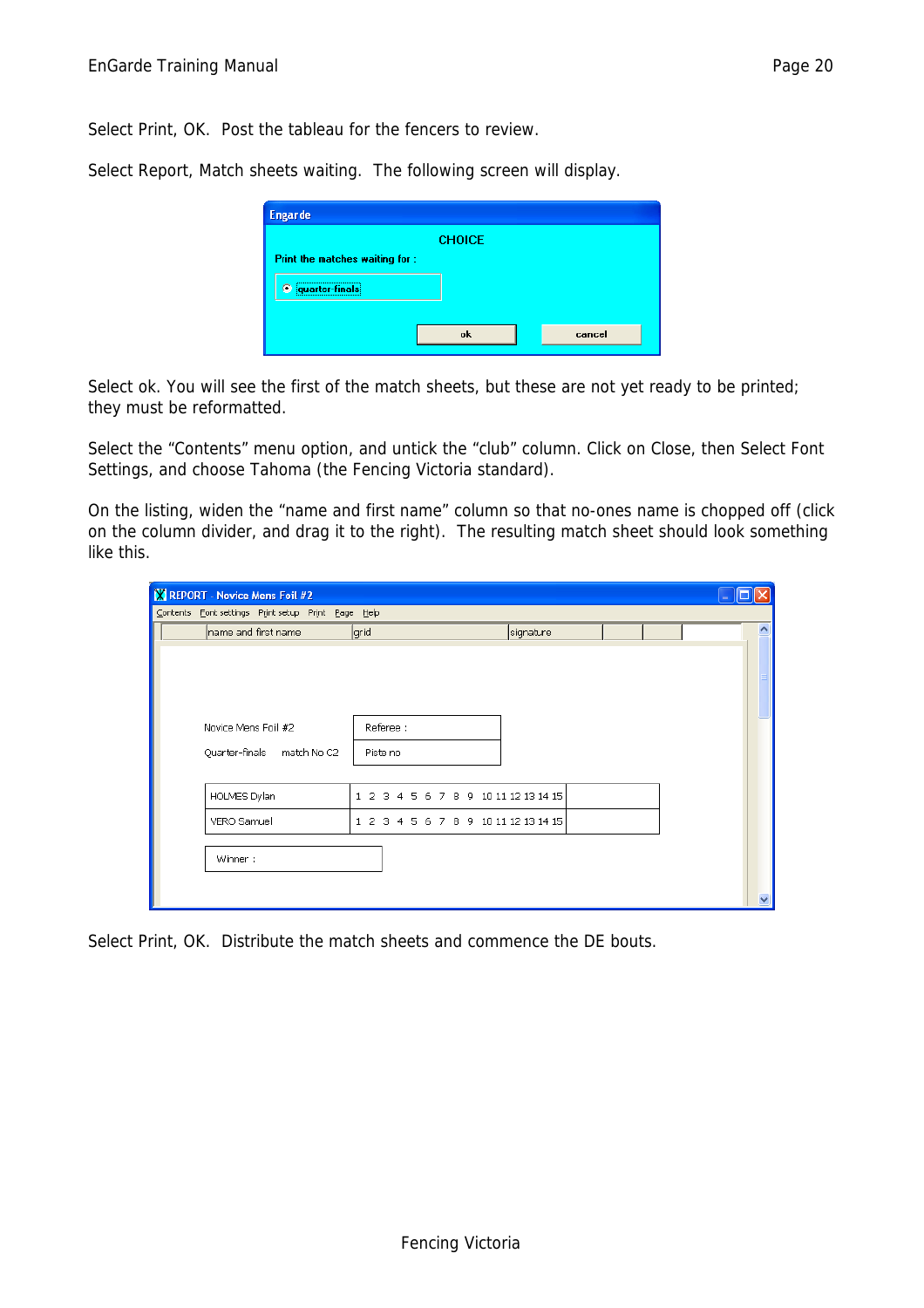### **Entering the DE results**

At the control menu, you will be shown what matches need to be entered.

|                               |                                                                 | X TABLEAUX - Novice Mens Foil #2                           |  | ۰ |  |
|-------------------------------|-----------------------------------------------------------------|------------------------------------------------------------|--|---|--|
|                               |                                                                 | Control Entry Referees Pistes/times Report Html Help Close |  |   |  |
| C2 C3                         | quarter-finals, 2 matches to enter<br><b>2 MATCHES TO PRINT</b> |                                                            |  |   |  |
| C <sub>2</sub> C <sub>3</sub> |                                                                 |                                                            |  |   |  |

As each match is completed, go into Entry, Entry of the Matches.

| X ENTRY OF THE MATCHES - Novice Mens Foil #2 | ٠              |       |
|----------------------------------------------|----------------|-------|
| Match no                                     | Load           |       |
|                                              | Search<br>Help | Close |
|                                              |                |       |

Note the "match no" from the DE sheet, and enter this. The following match entry screen will display.

| <b>X</b> QUARTER-FINALS - Novice Mens Foil #2               |                  |               |
|-------------------------------------------------------------|------------------|---------------|
| Match no C2                                                 | $\underline{0}k$ |               |
| quarter-finals                                              |                  | Close<br>Help |
| <b>Referees</b>                                             | Add              | Hour          |
|                                                             | Delete<br>Input  | Piste no      |
| HOLMES Dylan UNKNOWN<br>I٧<br>VERO Samuel BLACKLORDS<br> 13 |                  |               |
| Exclusion<br>Abandonment                                    | Scratch          |               |
|                                                             |                  |               |

Some notes about this screen:

- Again, instead of entering 15 (or 10 for U13s or Veterans), you can enter V.
- If a fencer has abandoned a match, enter an "A" instead of the score
- After each match is entered, you will be asked to confirm the winner. Check this against the match sheet.

| <b>QUESTION</b> |  |
|-----------------|--|
|                 |  |
| No              |  |
|                 |  |

#### Fencing Victoria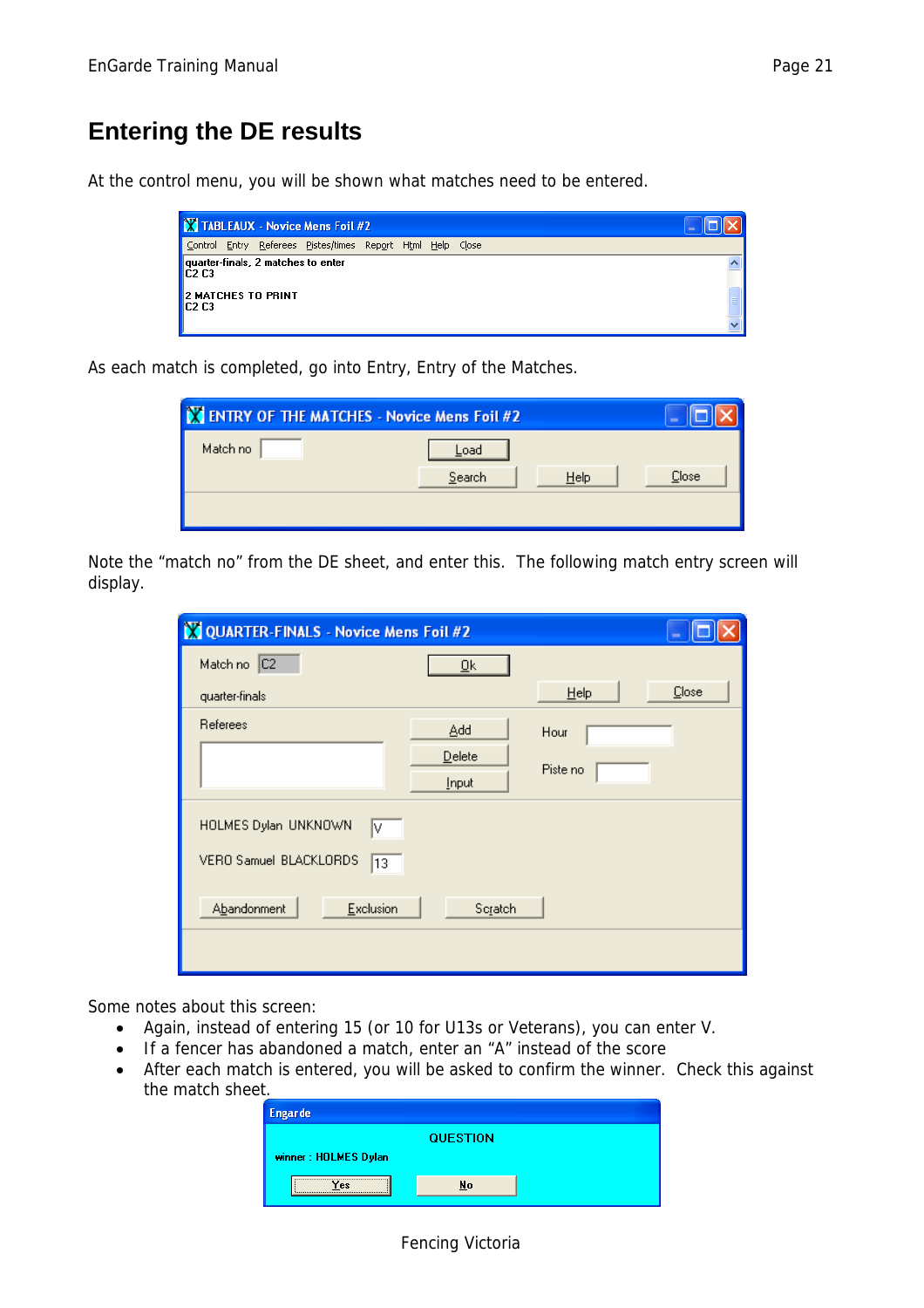Repeat the Report, Match sheets waiting, and the match entry process until all have been completed.

Note that if a Tableau B is part of the formula, then after the round of 32, you will be prompted to create the Tableau B. You then also go through the process of creating that, and entering those match sheets also.

Periodically throughout the competition, you should repeat the tableau printing process to show updated results and progress of the elimination.

At the end of entering all of the matches, the following will appear:

|                                |  |  | X TABLEAUX - Novice Mens Foil #2                   |  |  |  | $\sim$ |  |
|--------------------------------|--|--|----------------------------------------------------|--|--|--|--------|--|
| Control                        |  |  | Entry Referees Pistes/times Report Html Help Close |  |  |  |        |  |
| Tableaux <br>competition ended |  |  |                                                    |  |  |  |        |  |
|                                |  |  |                                                    |  |  |  |        |  |

Select Close.